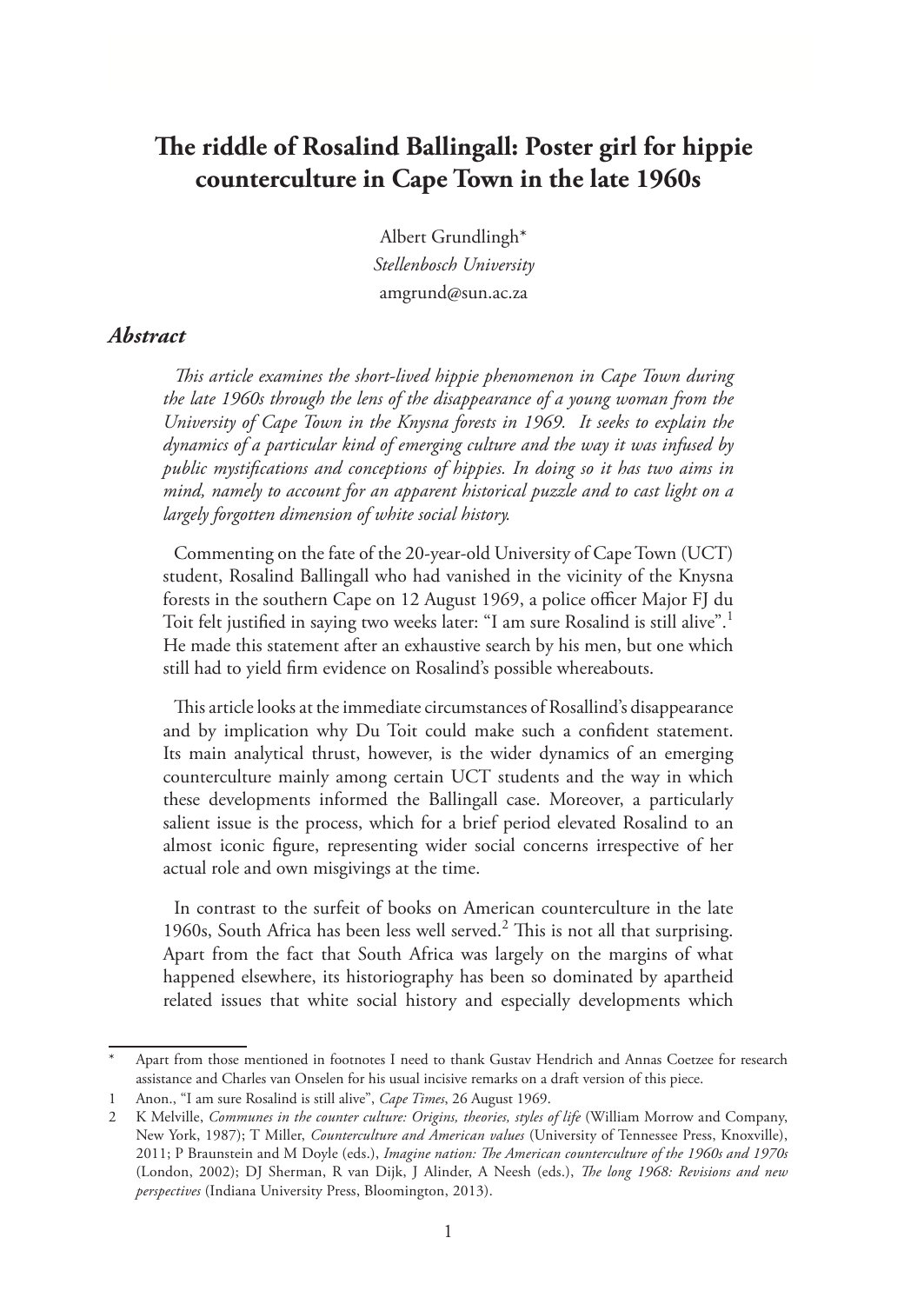lurked below the surface have, with some notable exceptions, not been accorded nearly the same attention. $3$ 

Image 1: A press photo of Rosalind Ballingall



Source: *Scope*, 23 June 1972.

### **Disappearance**

Rosalind was born on 30 December 1948 in Lusaka in what was at the time Northern Rhodesia, currently Zambia. Her father, Horace, was involved in the management of the mining industry and later moved to Johannesburg as a senior executive of Barlow Rand Mines. The family – consisting of her mother, Elspeth, and a sister, Miranda as well as a brother, resided in the wealthy suburb of Northcliff.<sup>4</sup>

Rosalind matriculated in 1966 in Johannesburg, but before that also had a spell of schooling in the United Kingdom. She only enrolled at UCT in 1969; what she did in the two intervening years after matric is not known. She registered for a Performers' Diploma in Speech and Drama. Her younger

See however H Lund, "Hippies, radicals and the sounds of silence; Cultural dialectics at two South African universities, 1966 -1976", Lund focused predominantly on the University of the Witwatersrand and what used to be the University of Natal. Specifically on this topic N Schafer has produced an outstanding DVD and elaborated on this in an informative long essay, "Memory, time and place in the Ballad of Rosalind Ballingall", A written explication of the film, Master in Film and Television Production, University of Cape Town, 2005. For an analysis of another youth phenomenon – the so-called "ducktails" in the 1950s – see K Mooney, "Identities in the ducktail youth subculture in Post-World- War –Two South Africa*, Journal of Youth Studies*, 8(1), pp. 41-57.

<sup>4</sup> University of Cape Town Registration Records, Rosalind Ballingall (I am indebted to Howard Philips who kindly provided me with this information); Anon., "Is Rosalind still alive and well?"; *Scope,* 23 June 1972, unpaginated.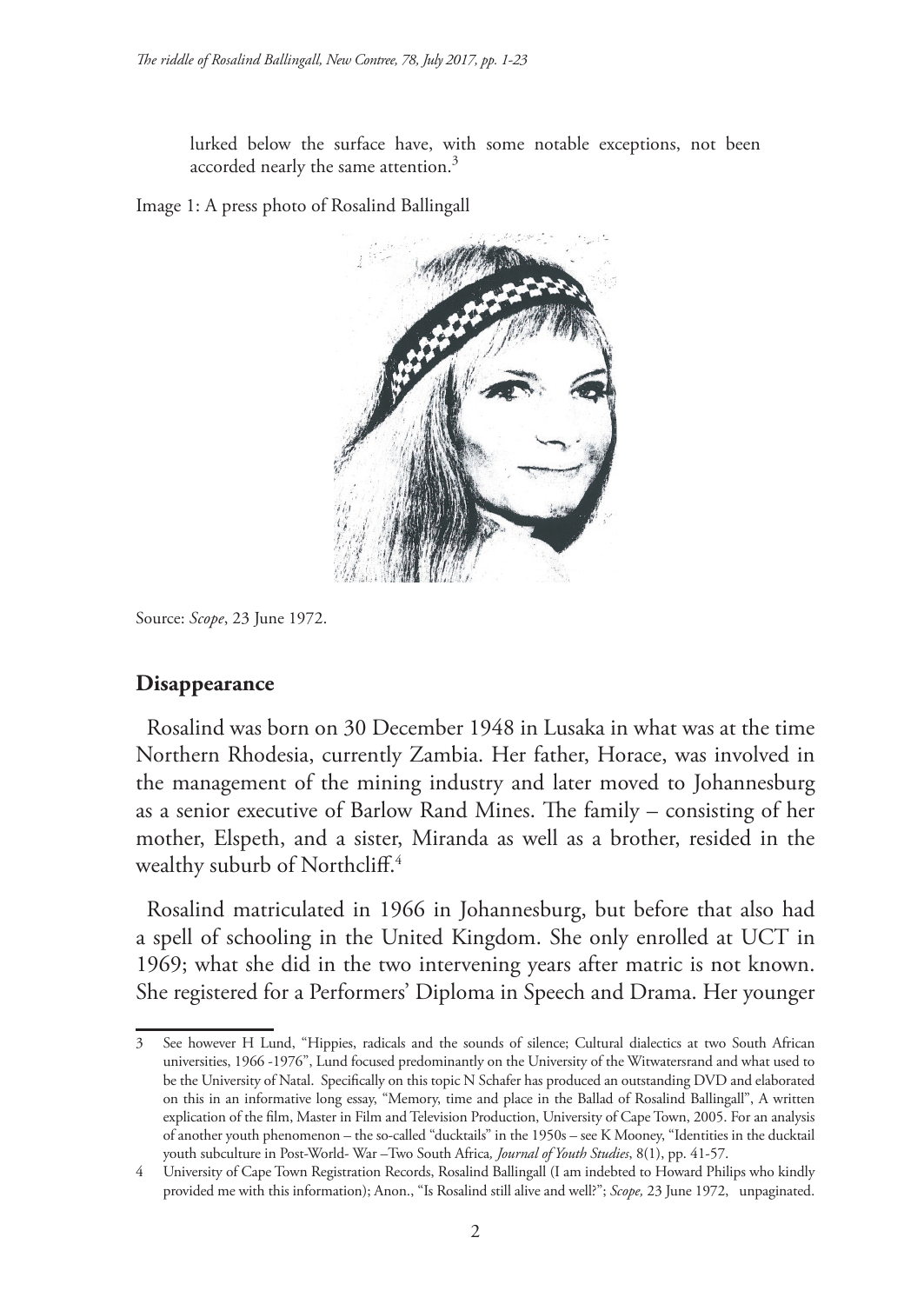sister, Miranda had arrived at UCT before her in 1968, and studied English, French and Psychology. Rosalind gave her address in Cape Town as 4 Chester House, Chester Road, Rondebosch (her sister stayed elsewhere).<sup>5</sup>

She did not stay in Rondebosch for longer than a couple of months at most and then moved to what was at the time a less salubrious part of the city, Cobern Street in De Waterkant, Green Point. De Waterkant was a "grey" area in an increasingly apartheid zoned city with the demolition of District Six as a prime example. De Waterkant's inhabitants were mixed: poor white Afrikaners, coloured people, Muslim shopkeepers, illegal immigrants and an assortment of down at heel people on the fringes of society. It was into this area that certain left wing UCT students drifted, some drop-outs, others not, with a growing number subscribing to an unconventional lifestyle in terms of dress, drug use and freer sexual relations. Coupled with this was a philosophical bent purporting to be deep reflections on the meaning of life.<sup>6</sup>

Cobern Street in fact, as one inhabitant later recalled "was gaining notoriety as a hippie ghetto and was assuming the mantle of Cape Town's version of San Francisco's Haight- Ashbury district as one of the more prominent not to say infamous haunts of the emerging hippie culture".7 Mrs Elspeth Ballingall had indeed visited her daughter in Cobern Street and with the defensive concern of a middle class mother later commented:8

She [Rosalind] found a house – admittedly not in the best part of town – for herself and a few fellow students. They painted it out and were as pleased as punch with it. I suppose a few hippy types did turn up there, Rosalind being a honeypot and terribly kind, would not have turned them away.

Although the mother clearly downplayed the hippie dimension, she certainly knew her daughter's temperament as others also commented on Rosalind's "emotional generosity" and that she was "very gentle and very obsessive in her attachments".9

<sup>5</sup> University of Cape Town Registration Records, Rosalind Ballingall; R Greig, "In forests", unpaginated (R Greig kindly provided with a copy of this manuscript).

<sup>6</sup> J Oakley Smith, "Let there be no sadness of farewell" (Manuscript, Undated), p. 1 (J Oakley Smith kindly provided me with a copy of this manuscript).

<sup>7</sup> J Oakley Smith, "Let there be no sadness of farewell" (Manuscript, Undated), p. 9.

<sup>8</sup> R Marsh, *Unsolved mysteries of Southern Africa* (Struik, Cape Town, 1994), p. 54.

<sup>9</sup> R Greig, "In forests" (available at http:/www.gorrybowestaytaylorlor.co.za/reviews/287/in-forests-robert-greig., as accessed on 14 April 2016); Email: M Dickman (Fellow student)/N Schafer (Author), April 2004; N Schafer, "Memory, time and place in the Ballad of Rosalind Ballingall", A written explication of the film..., p. 26.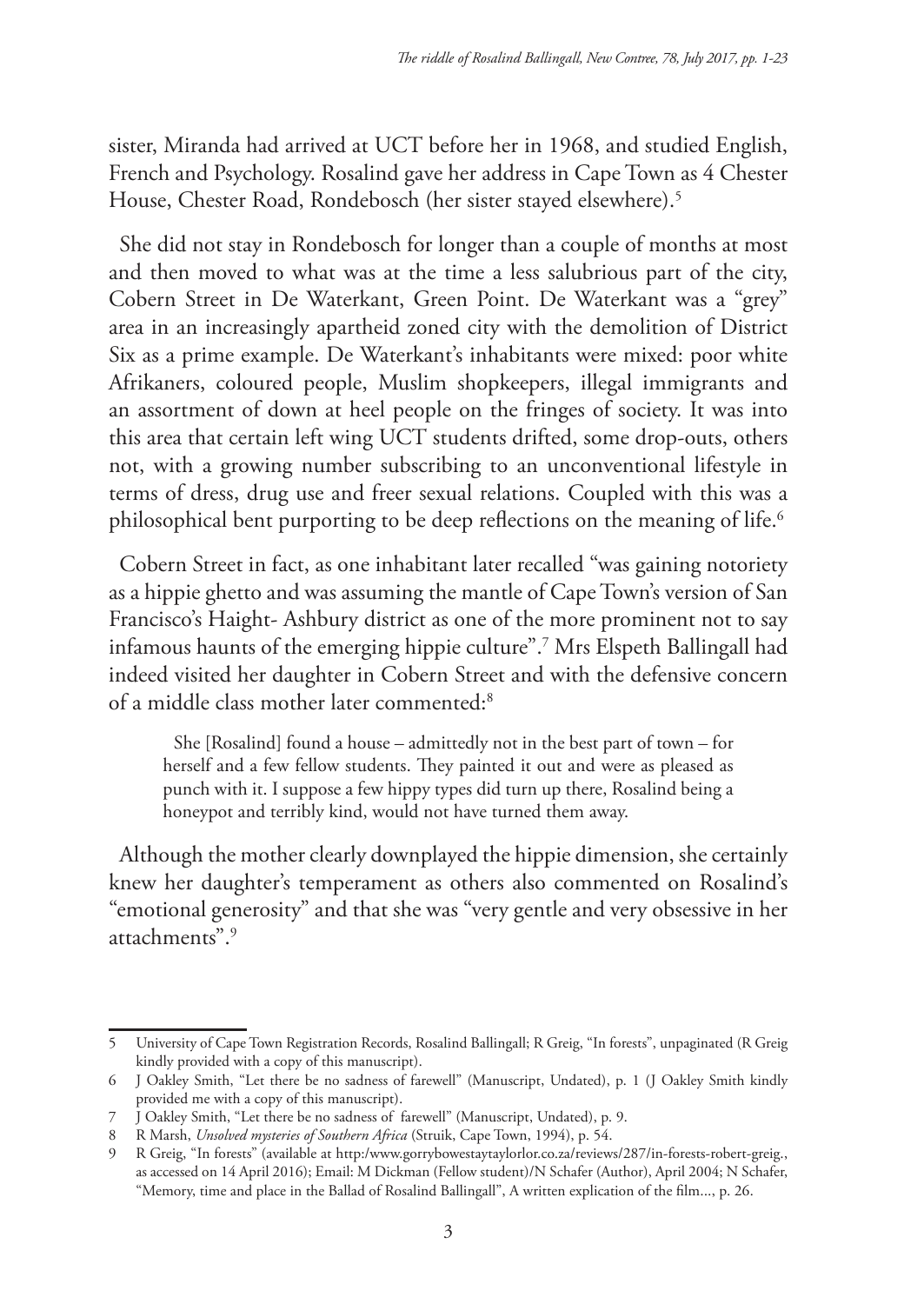Rosalind at six feet (1.82) meters tall, with reddish ginger hair tinged with blonde streaks and prominent cheekbones and blue green eyes, also cut a striking figure. A friend described her as "an amazing woman who was extremely beautiful in a post-Raphaelite way... ".<sup>10</sup> Her attractive appearance though was not sufficient cover for a sense of insecurity. Riddled with apparent inner tensions she at times sought to escape from reality through drug use. A contemporary of Rosalind who studied Drama with her later recalled that he "was struck by the outset how shy and 'distant' she always appeared (as if she was living constantly behind a 'veil')". Initially he thought she was "simply self-conscious and it was only later that other students told me that she spent a lot of time 'high'". 11

During the first days of August 1969, the world weighed heavily on the shoulders of the young woman. She had become deeply depressed, one of her lecturers later remembered.<sup>12</sup> Rosalind had earlier participated in two productions*,* "M" an *avant garde* ballet performance consisting of three pieces and a drama called *Pantagleize* which underlined the fickleness of revolutionary movements. In "M" the producer, Tessa Marwick later recalled that Rosalind had thrown herself "unreservedly" into the production. Marwick also had high praise for Rosalind's abilities: "she had integrity in her theatre presence and a somewhat dreamy way of moving and was always willing to try something new."13 In *Pantagleize* she played a smaller part as a prompter. 14 Earlier the year there was some unhappiness in the drama circles at UCT because students were often denied lead roles with preference being given to more experienced outside actors.15 Whether this was also the case with *Pantagleize* is not known. After her starring role in "M", she might nevertheless have felt slighted to have only been allocated a bit part. Her friends stated that she had started to lose faith in her acting talent.16 Moreover, the theme of *Pantagleize* with its emphasis on the futility of dramatic change and dire speculations on the future might have further added to her already gloomy outlook and perhaps contributed to a generalised sense of anxiety further heightened by the lows brought on by drug dependency.

<sup>10</sup> Email: M Dickman/N Schafer, April 2004, N Schafer, "Memory, time and place...", A written explication of the film..., p. 26.

<sup>11</sup> Email: P Slabolepszy (Fellow student)/A Grundlingh (Author), 30 November 2016.

<sup>12</sup> Evidence of J Singer (Lecturer), interview, N Schafer (in DVD), "The Ballad of Rosalind Ballingall", 2005.

<sup>13</sup> Email: T Marwick (Producer)/A Grundlingh (Author), 19 September 2016.

<sup>14</sup> Anon., "Cult that fears Armageddon", *Cape Argus,* 23 April 1969.

<sup>15</sup> Letter: C Curtis (Student), *Varsity*, 23 April 1969.

<sup>16</sup> Anon., "Cult that fears Armageddon", *Cape Argus,* 23 April 1969.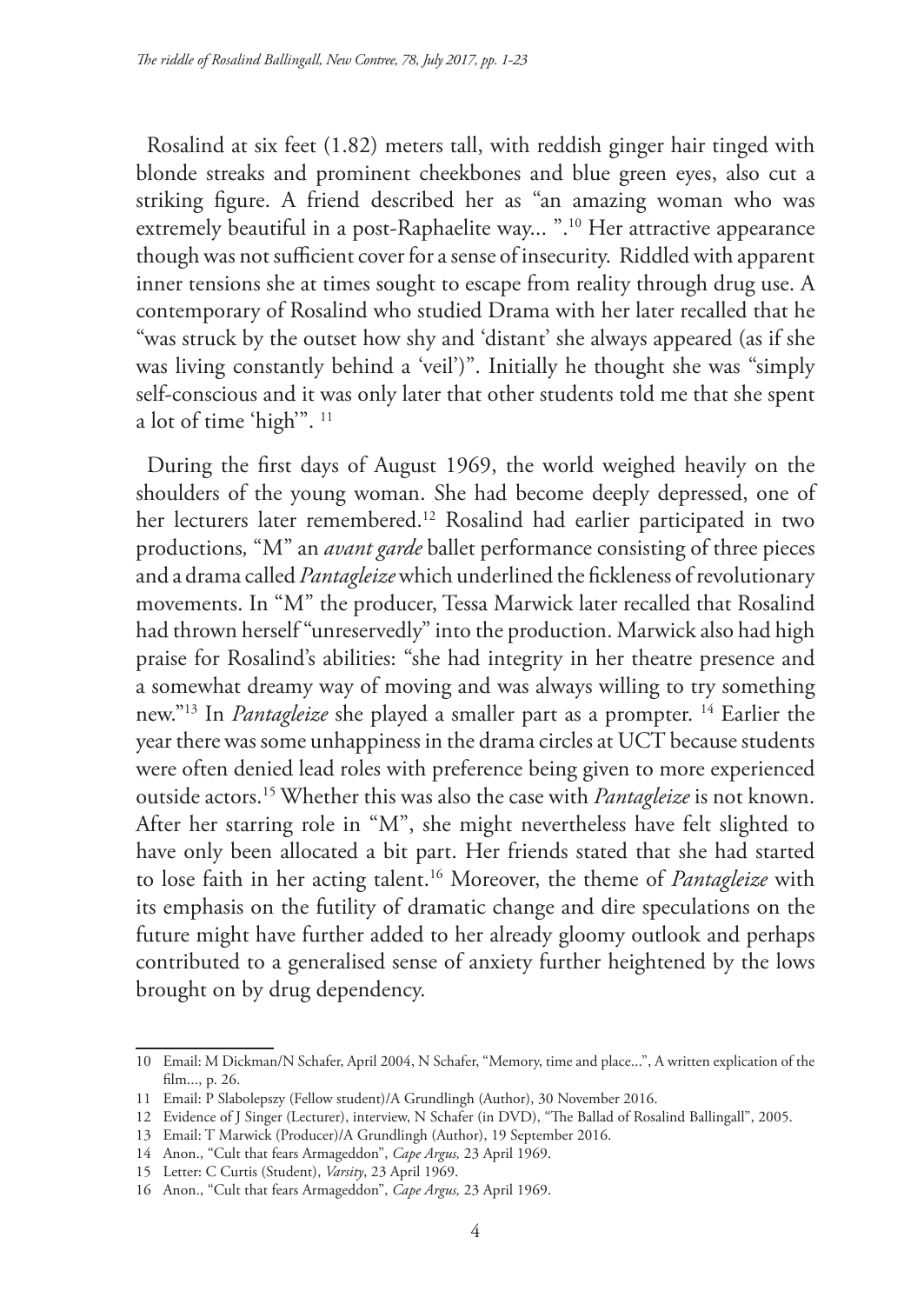While she was in this state of mind, two acquaintances, Sasja Sergiev and his companion Tanya Geffin invited Rosalind to join them for a break at a cottage in a place called Fisantehoek in the Knysna forests. Such retreats into nature away from the influences of the city were a common feature of hippie counterculture in America.<sup>17</sup> Sasja was well travelled and prominent in Cape Town alternative culture. He hailed from the Ukraine, had played the oboe in the classical orchestra of the Soviet Union and also had training as a homeopathic veterinarian. While on a concert tour to Western Europe, he sought political asylum in Holland and eventually obtained a stateless person's passport from the Swiss government. He then worked his way down to Cape Town. Aged about 30 years and known for his exotic clothes and curly mop of hair, reminiscent of the well-known folksinger Bob Dylan, Sasja ran a small shop and was well recognised as a saxophone player. He had established easy relationships with younger people and was empathetically inclined towards troubled souls. Not without a certain bohemian charm, he had gained a reputation as Prince of the Hippies.18

Upon their arrival at Fisantehoek on 11 August, they had lunch with neighbours and amongst other topics spent some time discussing passages in the book of Revelations in the Bible dealing with the end of the world prophecies.19 It might seem to have been a rather odd lunchtime discussion, but according to rumour some explored the imponderable topic further during a drug session at night. Be that as it may, on 12 August Rosalind left the cottage at nine in the morning, dressed simply in jeans, a jersey and sandals. She carried a Bible and told her friends that she is going for a walk. The last people she spoke to were two of the coloured staff. She asked the domestic for directions to a church and the gardener then saw her crossing the lawn, entering a grove of trees and disappearing into the forest.<sup>20</sup>

Significantly in psychiatric terms, given Rosalind's depressive state and possible drug use at the time, it is not inconceivable though conjectural that she went into what is medically described as a fugue state – an altered level of consciousness linked to depression and stress which may cause the individual to

<sup>17</sup> KM Mercer, "The farm: A hippie commune as a countercultural diaspora" (Unpublished postgraduate essay, University of Central Florida, 2012), p. 61; J Suri, "The rise and fall of an international counterculture, 1960- 1975", DJ Sherman, R van Dijk, J Alinder and A Aneesh (eds.), *The long 1969: Revisions and new perspectives* (Indiana Press, Bloomington, 2013), p. 95.

<sup>18</sup> J Oakley Smith, "Let there be no sadness of farewell" (Manuscript, Undated), p. 16.

<sup>19</sup> Anon., "Is Rosalind still alive and well?", *Scope,* 23 June 1972.

<sup>20</sup> R Marsh*, Unsolved mysteries*..., p. 53; J Oakley Smith, "Let there be no sadness of farewell" (Manuscript, Undated); Anon., "Is Rosalind still alive and well?", *Scope*, 23 June 1972.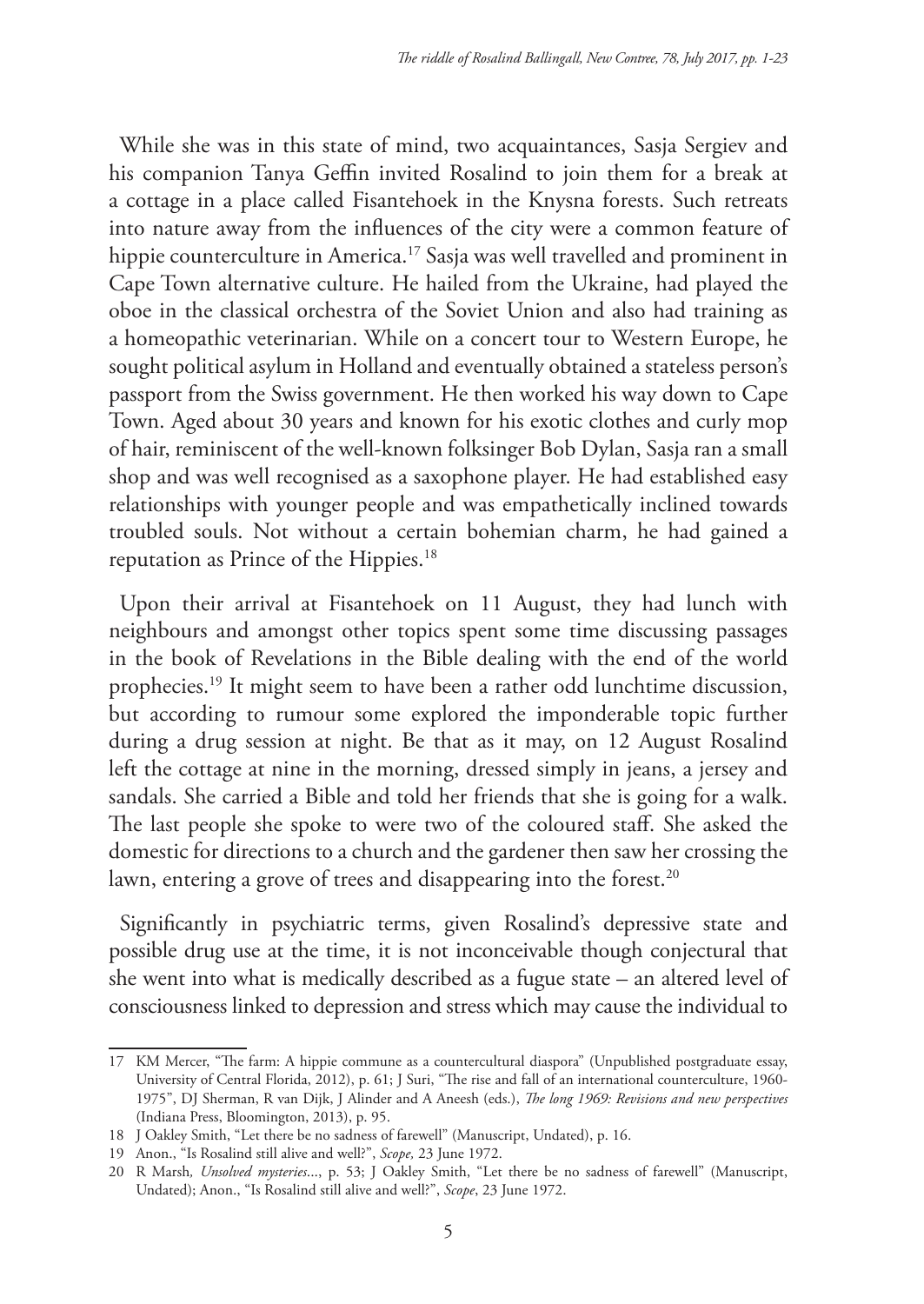wander from home for periods at end.<sup>21</sup> Rosalind's friends were not particularly worried when she has not returned within a few hours as she had been known to go off on her own at times.<sup>22</sup> The fact that it was not her first disappearance adds a further layer to the possibility of a fugue state, yet even that cannot in the absence of other supporting evidence be regarded as conclusive.

It was only when it became dark that her friends started to show some concern. Even then, they left it until the following morning before they alerted the authorities thinking that there was no point in calling the police out at night. In the meantime, it had begun to rain which made it difficult for the tracker dogs to pick a scent. Valuable time has been lost.<sup>23</sup> Matters were not simplified when the police tasked to question people came upon Sasja at the backdoor of the cottage playing a flute, trying to entice Rosalind back. To the investigating officers this must have appeared surreal. Sasja was taken to Oudtshoorn, the district headquarters, for interrogation and was only released after three weeks when the police were convinced that he could not provide any useful information. That this was no ordinary case became apparent when three other longhaired male friends of Rosalind arrived in Knysna in a purple beach buggy, dressed in ponchos and to the astonishment of the solid citizens of the town started beating on drums and playing on bagpipes. They might in their own way have tried to connect with Rosalind, but the locals could only describe them as "strange aliens".<sup>24</sup> More serious than this side-show was that there was a delay in informing Rosalind's parents about her disappearance as Sasja and Tanja were not too sure about her surname.<sup>25</sup> Once the distraught parents reached Knysna they immediately set about assisting the police as far as possible.

On top of it, the search was complicated by thick undergrowth in the forest which in places were almost impenetrable. Police dogs found it difficult to traverse the terrain. "You need a tortoise to follow a track", an exasperated police officer commented, "and then it had to be a small tortoise".<sup>26</sup>

If Rosalind had found herself in the forest, she would have had similar problems. A fictional account, though not improbable, gave a graphic

<sup>21</sup> Email: R Kaplan (Forensic psychiatrist with an interest in History)/A Grundlingh (Author), 13 October 2016.

<sup>22</sup> Anon., "Is Rosalind still alive and well?", *Scope*, 23 June 1972.

<sup>23</sup> Anon., "Is Rosalind still alive and well"? *Scope,* 23 June 1972; "Into the forest with a Bible", *Oudtshoorn Courant*, 20 August 1969.

<sup>24</sup> Anon., "Riddle of Rosalind still unsolved", *Cape Argus,* 27 September 1969; J Oakley Smith, "Let there be no sadness of farewell" (Manuscript, Undated), p. 18; Anon., "Misdaadreeks: Meisie verwyn spoorloos", *Servamus*, 30 November 1994.

<sup>25</sup> Anon., *Cape Argus*, 27 September 1969; "Riddle of Rosalind still unsolved" *Servamus*, 30 November 1994.

<sup>26</sup> Anon., "Ballet-danseres soek in Knysna-woud" (Translated), *Die Burger,* 16 August 1969.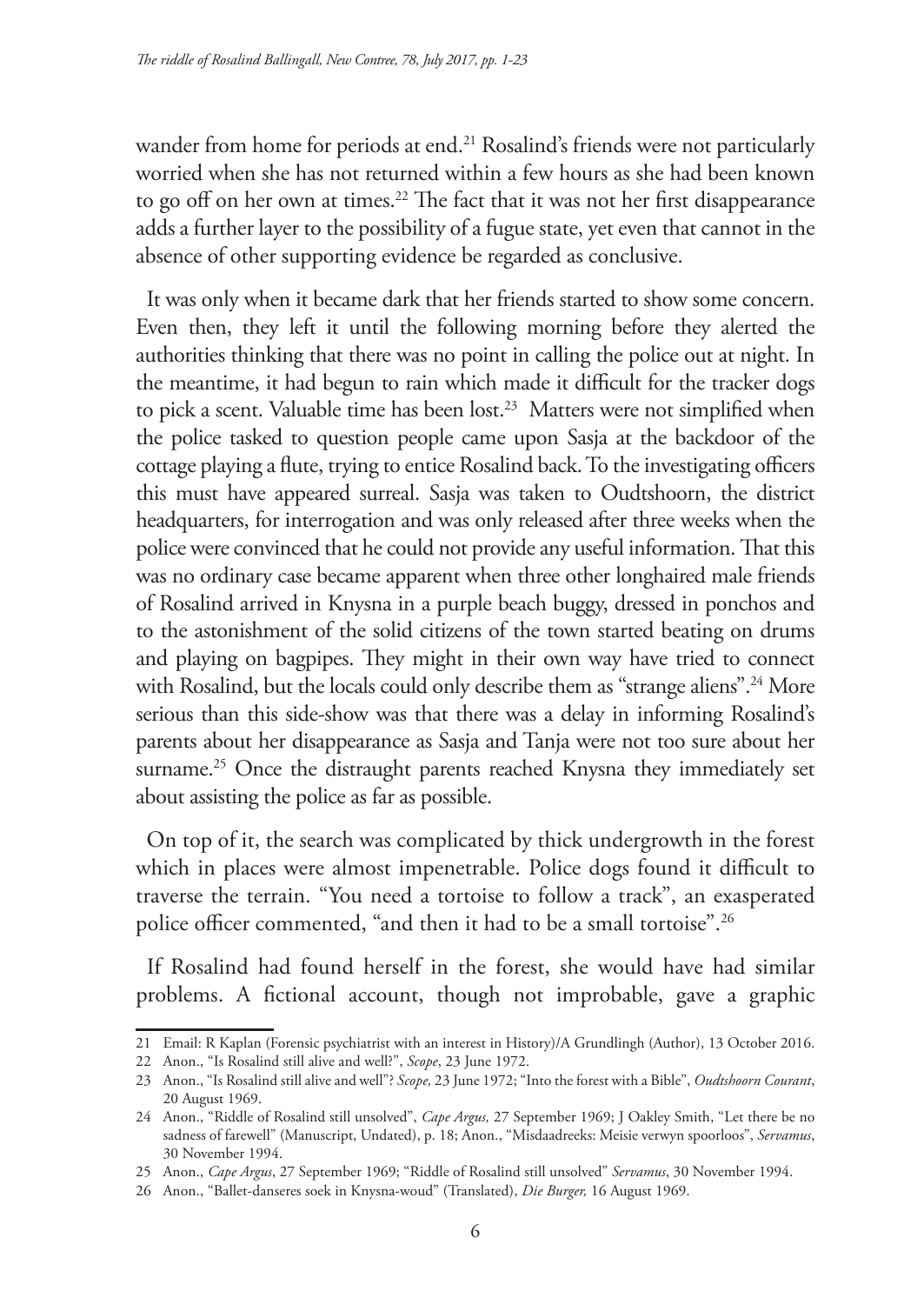description of what she might have experienced:<sup>27</sup>

Her walk is inconclusive. She is not going anywhere and is uncertain what she has come from. Because the forest is enclosed and overgrown, having few tracks, vegetation dictates direction. Paths record the drift of water or small delicate animals – duikers perhaps – rather than human purpose... . She walks through the minor clearings... . She goes through or around the dense shrub; with the punctilious dipping of the tall, she passes beneath the branches. Light is dim, sky implicit.

 The police, assisted by some local people, combed the difficult terrain for days on end but to no avail. Eventually Horace Ballingall had to come to the grim conclusion that the forest had been meticulously searched to a depth far beyond that which his lightly clad daughter could have reached.<sup>28</sup>

Although the search focused on the forest, there was another possibility that Rosalind did not actually enter deep into the forest, but found her way to the National Road which was about 6 km from Fisantehoek. If that had happened, the possibility existed that she might still have been alive somewhere. Various leads were followed up and her parents also implored Rosalind in the press to contact them.29 All of this was in vain. On 26 August, the search was officially called off and the case was deemed closed until there was sufficient further information to re-open it.

Whether Rosalind fell, injured herself and perished in the forest, or whether she was murdered or committed suicide one would not know; nor whether in perhaps taking to the main road, she had met with some mishap. The fact that the body was not found only fuelled speculation. One sceptical line of thought on her whereabouts, discounted by the police, was that it was just "a prank" and that her reappearance was being "hushed" up.<sup>30</sup> Nevertheless, with so many variables it is understandable why Major du Toit as we have noted earlier, could not rule out the possibility that she might still have been alive somewhere.

The saga had one final twist. In 1986, a skeleton with badly faded and mouldy women's clothing was found about 5 kilometres from Fisantehoek in the forest. Speculation was once again rife that this might have been the remains of Rosalind, but the tests revealed that the deceased was older than

<sup>27</sup> R Greig, "In forests", Manuscript, unpaginated.

<sup>28</sup> Anon., "Come back plea to Rosalind", *Cape Times*, 21 August 1969; "I am sure Rosalind is still alive – policeman", *Cape Times*, 26 August 2016.

<sup>29</sup> Anon., "Come back plea to Rosalind", *Cape Times*, 21 August 1969.

<sup>30</sup> Anon., "Clairvoyant sees Rosalind in a remote mountain hut", *Oudtshoorn Courant,* 17 September 1969.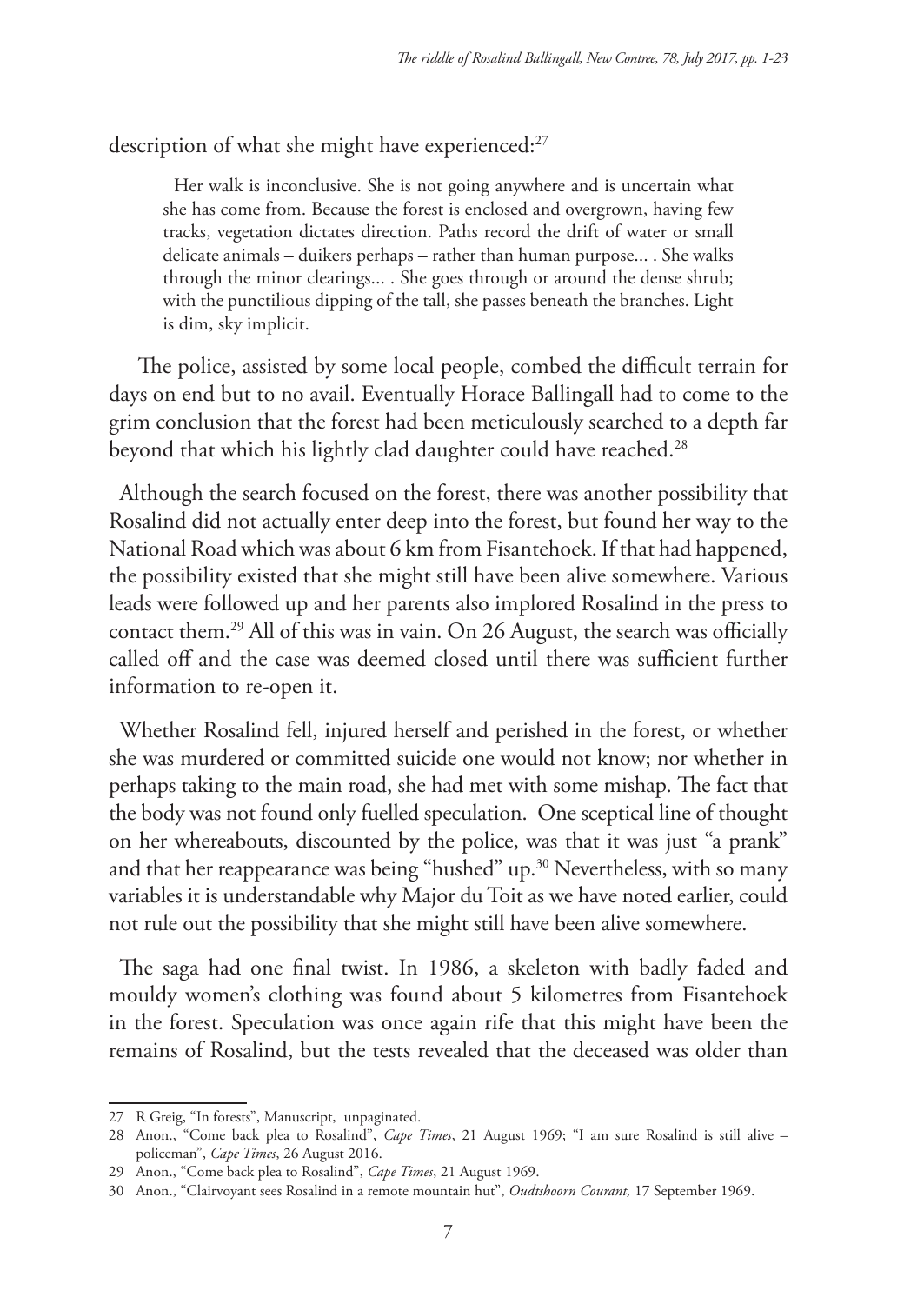what Rosalind would have been and that she was also shorter and suffered from arthritis.31 Later in the same year that the discovery was made, the Cape High Court officially declared Rosalind "presumed dead". This was in response to the execution of the Ballingall estate as Horace had died in 1980 and Elspeth in 1984 and a policy made out in the name of Rosalind had to be paid out.<sup>32</sup>

Whilst Rosalind's ultimate fate remains shrouded in mystery, her disappearance and the ensuing press interest at the time did open up a lens on the context from which she had emerged in Cape Town and which helped to shape her lifestyle and outlook at a particular juncture in her young life. At the same time, it provides a glimpse into a dimension of social history which historians hitherto have not explored.

## **Hippie culture**

The late 1960s were marked by the gradual emergence of a counterculture at the UCT. Although there is no evidence that Rosalind was an overtly politically conscious person, she did arrive at the UCT campus in the aftermath of a spike in political activity.

On the formal political front, inspired in part by an awareness of student revolts in Europe and America, but prompted more specifically by the nonappointment of Archie Mafeje, a black anthropologist to the UCT staff in 1968. A core of some 200 students staged a sit-in to protest against what they regarded as an inadequate response of the university authorities to defy the government's apartheid decree of not allowing black people to be appointed to university teaching staff. Leading the protest was Raphael Kaplinski, described by a contemporary as a "red diaper baby"", born to immigrant eastern European parents committed to the hard left with his older brothers being involved in the banned South African Communist Party.<sup>33</sup> UCT authorities, under pressure from the National Party government refused to concede to the demands of the students. Yet for some of the participants the protest was a significant occasion as they not only received support from student bodies abroad but also experienced a sense of intellectual liberation.

<sup>31</sup> Anon., "Death of a hiker" (available at https://hooflyn, Wordpress.com, "Mense verdwyn", as accessed on 18 April 2016), *Weekend Argus,* 14 December 1991.

<sup>32</sup> Anon., "Vermiste student na 17 jaar dood verklaar", *Die Burger*, 31 July 1986.

<sup>33</sup> Email: K Hughes (Student activist at the time)/A Grundlingh (Author), 6 April 2016. On Mafeje, see also L Ntsebeza, "The Mafeje and the UCT saga; unfinished business?", *Social Dynamics*, 40(2) June 2014, pp. 274-288.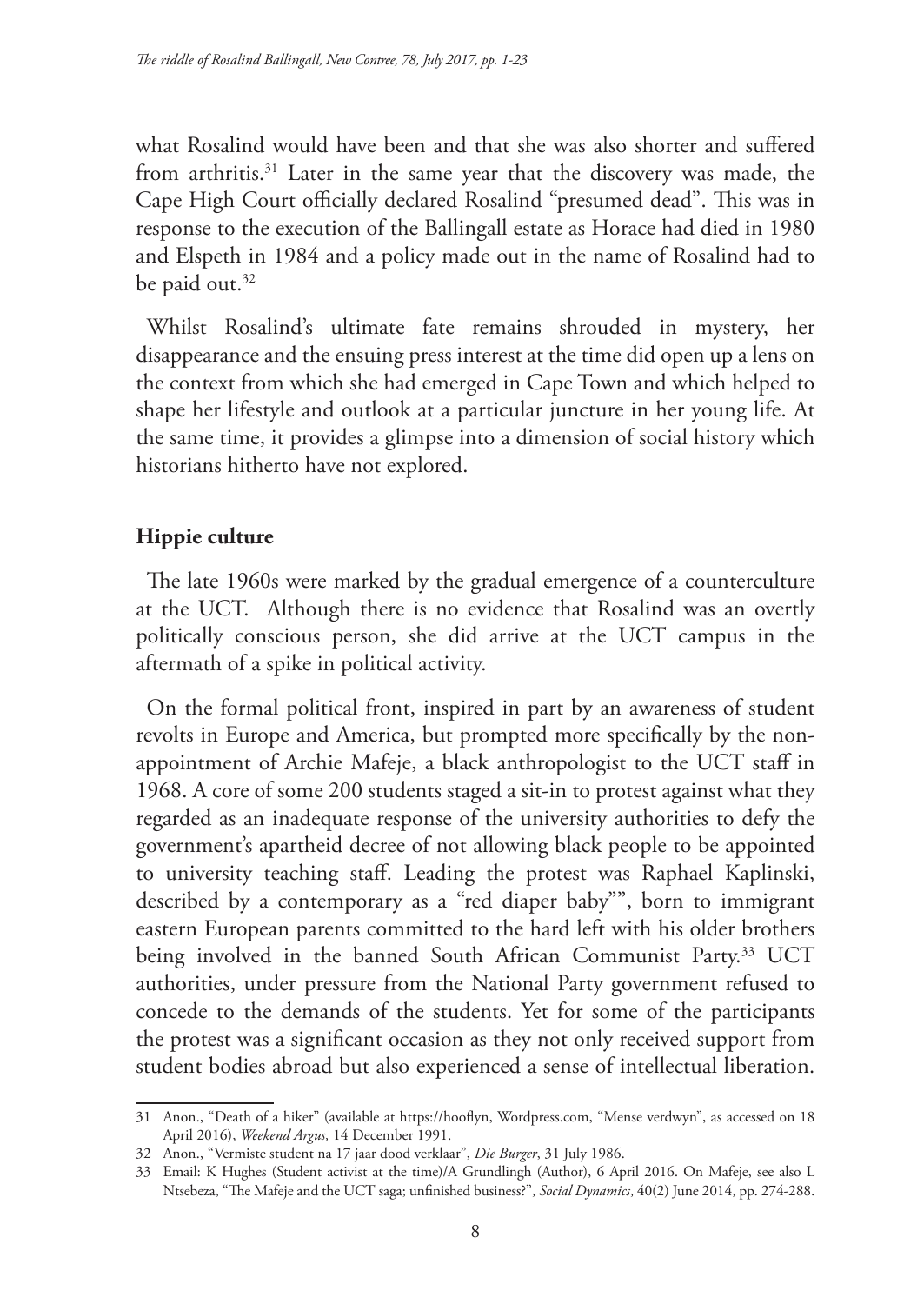One former student later recalled: "Alternative lectures were organised on the stairs. We got a newspaper up and running. In one fell swoop we had thrown off our mental shackles. At least were not some isolated racist outpost of empire but part of an international student movement. And the times they were really a changing!"34

In 1968 it was difficult to predict exactly what form change would take, if at all, but the Mafeje affair did represent a marker in student politics and also fed more surreptitiously into an embryonic counterculture. It was also a period which saw the emergence of eccentric individuals attracting a semi-cult following. One such person was Ben Dekker, also known as Big Ben Dekker, a tall muscular and self-styled hippie. He was born in 1941 from newly arrived Dutch immigrants and grew up in East London. He was employed as a forest worker after finishing school and then enrolled at Rhodes University for a BA degree in Psychology and Philosophy. Upon leaving Rhodes he often lived rough, frequently hitchhiking through what was the Transkei and going wherever he fancied. In the late 1960s, Dekker had left the Eastern Cape and found himself in Cape Town where he enrolled part time at UCT whilst working as an actor and lightning technician. A contemporary recalled that he was "'a presence' – silent, mysterious, aloof – one always wondered what was going on inside that head of his".35

Dekker somewhat surprisingly also dabbled in formal politics and in 1970 went so far as to oppose Sir De Villiers Graaff, leader of the United Party and the official parliamentary opposition, in the general election in the Rondebosch East constituency. With a catchy slogan, "Stem lekker, Stem Dekker" (Vote well, vote Dekker), and *avant garde* political opinions which included the hippie rallying cry to the effect of "love, justice and freedom" he certainly gained considerable attention. In addition his call for "one person one vote" was at the time beyond the realm of regular party political discourse.36 Some years later Graaff recalled that Dekker was "almost without any organisation and fought an extraordinary campaign". For publicity

<sup>34</sup> M Plant, UCT, 1968 (available at https://martinplaut.wordpress.com/2011/9/01/the-1968-revolution-reachescape-town/Accessed, as accessed on 4 April 2016); J Daniel and P Vale, "1968 and South Africa: Where were we looking?", P Gassert and M Klimke (eds.), *1968: Memories and legacies of a global revolt* (Washington, German Historical Institute, 2009), pp. 135-146.

<sup>35</sup> Email: P Slabolepszy/A Grundlingh, 30 November 2016.

<sup>36</sup> On Ben Dekker, see G McCann (compiler), *Ben Dekker: Larger than life* (Groep 7 Drukkers, 2013), pp. 98-100; B Dekker, *Am I alive?* (Self published, 1970); B Dekker, *Sewentig*, 4 (Photocopied magazine in Stellenbosch University Archives), 28 April 1970; "Die verkiesing se raarste kandidaat", *Die Huisgenoot*, 6 February 1970; F Mouton*, Iron in the soul. The leaders of the parliamentary opposition in South Africa, 1910-1993* (Protea, Pretoria, 2017), p. 102.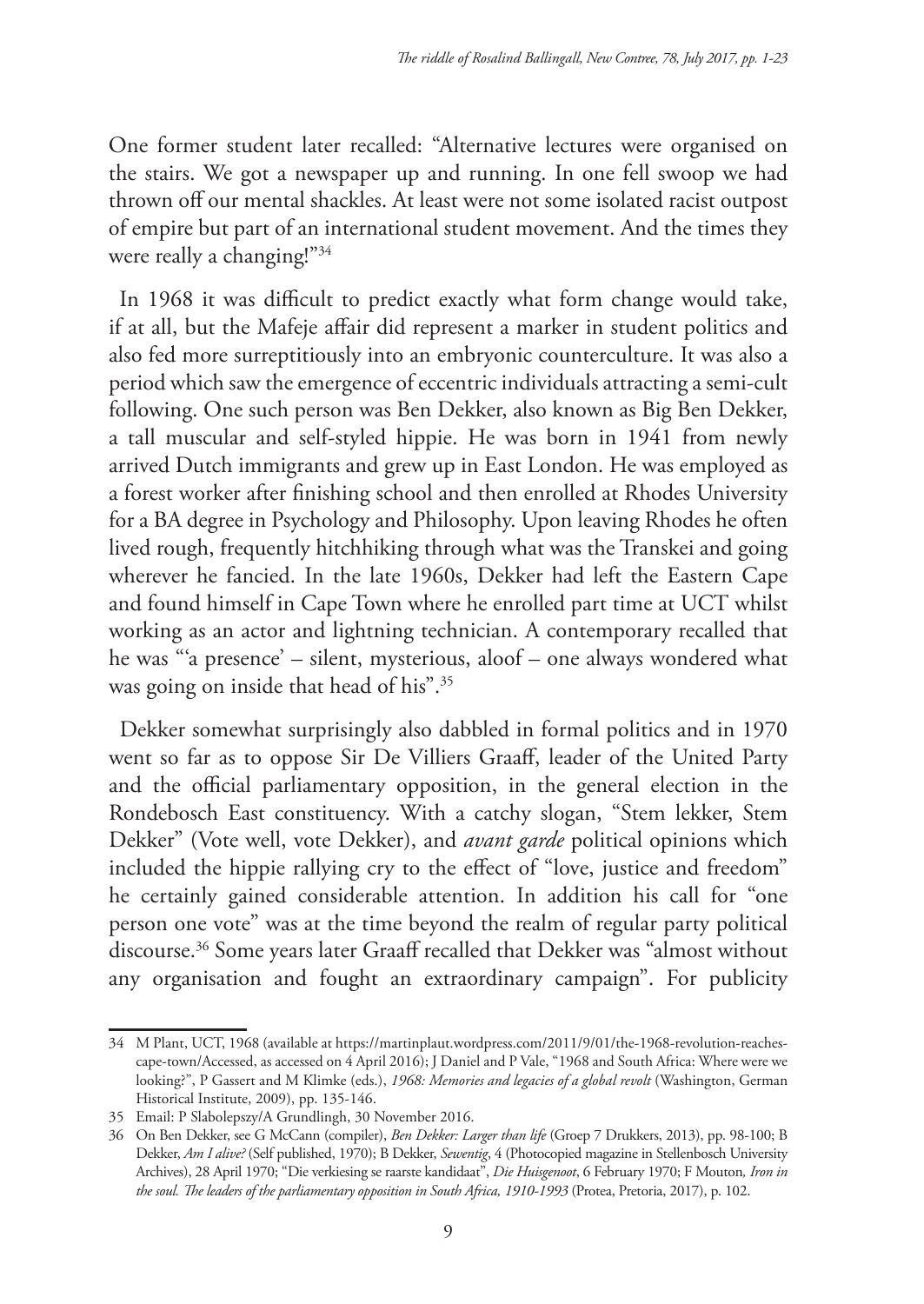purposes, he challenged Graaff to a swimming race to Robben Island. He also obtained a fruit vendor's flat barrow as a platform to speak from or just to recline in various parts of Rondebosch. Dekker's antics had according to Graaff nothing more than nuisance value.<sup>37</sup> Whilst Dekker might have been a maverick candidate mocking an all white election, he did attract some hippie student voters who otherwise would not have come close to a polling booth. Their support was at least sufficient for him to retain his deposit.

Dekker was clearly more at home amongst the hippies of Cape Town than the staid voters of Rondebosch. His philosophical musings spoke with intent to those souls searching for a fresh departure: he claimed that in order for civilization to be renewed in a creative way, culture and all its moral codes had to be interrogated with revolutionary zeal.<sup>38</sup> It was probably precisely his standing in the local hippie community that might have prompted Elspeth Ballingall to contact Dekker in case he had some information on Rosalind. They had a telephone conversation and Dekker went so far as to claim that she was still alive but that it was not for him to reveal her whereabouts.<sup>39</sup> This was similar to the argument used by other acquaintances of her; that it would be "an affront to her right to decide for herself if they should attempt to find her".<sup>40</sup> Such hippie-speak might have wished to convey a sense of respect, but on all other counts it was entirely misconceived. Alternatively, perhaps they just thought they knew, but were in reality oblivious.

Counterculture at UCT and off campus had various dimensions and levels of involvement. Apart from emerging serious student politicians there were, one contemporary recalled, "quite a number of youngsters, who had no serious political commitment or philosophy, but who came along for the ride" at political gatherings. Then there were those who "dropped out of regular careers or training for careers in order to pursue the arts or more frequently, oriental religion or meditation. Some wandered abroad and joined hippie or New Age or feminist communes in the UK or USA. And some were just eccentrics or misfits – a few developed serious drug dependency, and a few committed suicide or landed up long-term in psychiatric institutions".<sup>41</sup> Another contemporary pointedly remarked on this lifestyle that the only way

<sup>37</sup> D-V Graaff, *Div looks back: The memoirs of Sir De Villiers Graaff* (Human and Rousseau, Cape Town, 1993), p. 220.

<sup>38</sup> B Dekker, *Sewentig*, 4..., 8 April 1970.

<sup>39</sup> Anon., "Is Roasalind alive and well?", *Scope,* 23 June 1972.

<sup>40</sup> Anon., "Is she on the Rand - or buried in a forest grave?", *Sunday Times*, 3 May 1970.

<sup>41</sup> Email: K Hughes/A Grundlingh, 6 April 2016.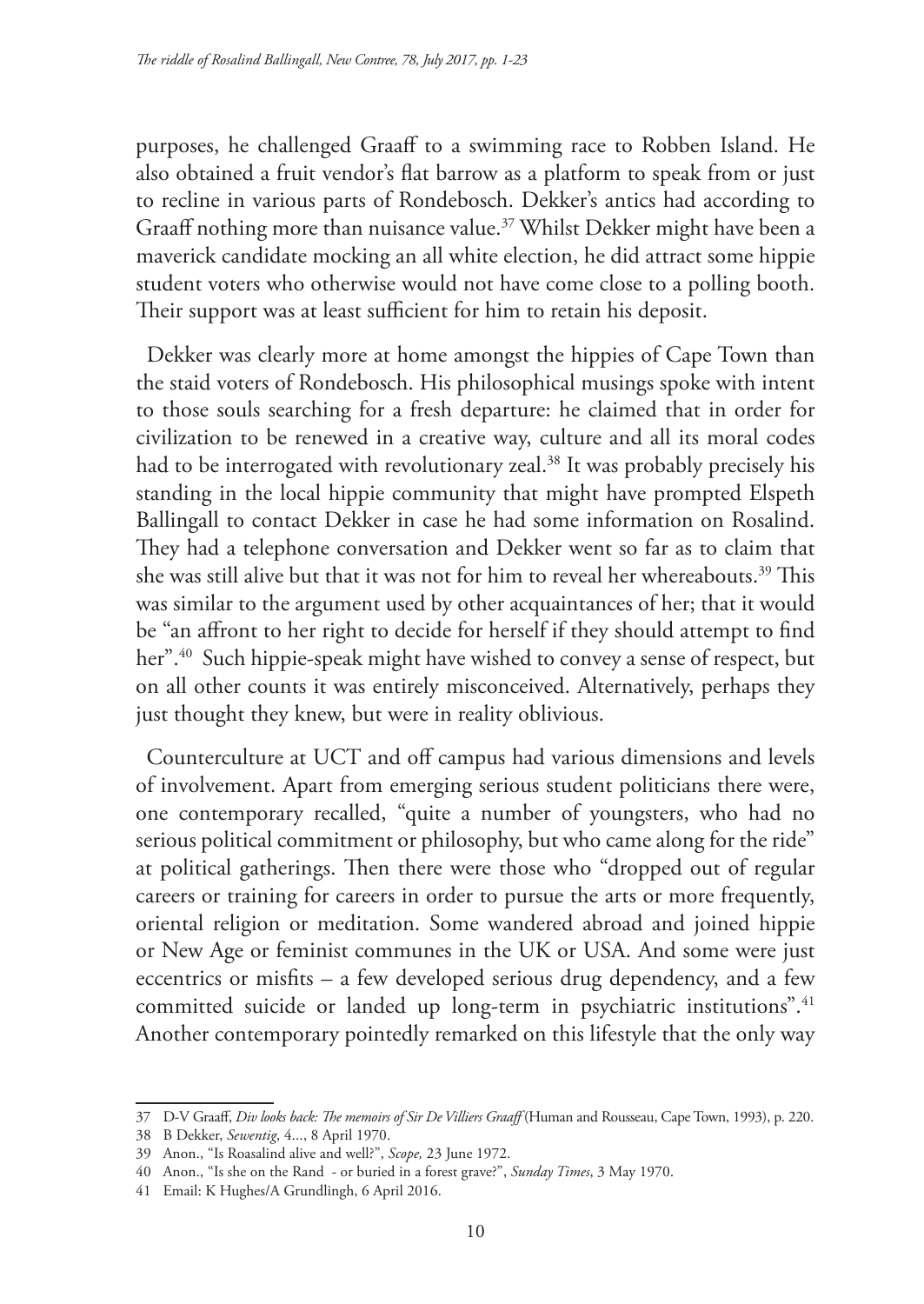some could survive financially was through "family trust funds or wealthy daddies".42

In terms of word views, there was a range of positions. One was an embryonic rejection of apartheid, without actually elaborating on it, and a general rejection of "kragdadigheid" (forcefulness) in the maintenance of the system. More pertinent and pervasive was the notion of the "politics of consciousness", heightened by drugs and rock and roll music and coupled with a greater awareness of the nature of human interaction on the basis of class, race and gender. A corollary of this was born-again Buddhism, which tied up with a denunciation of formal western psychiatry. Likewise, art was refigured and art criticism became more incisive. All of this, as one participant explained, "was slowly exploding in isolated heads and groups, some overlapping". By the early 1970s these positions were more generally articulated, but in 1969 they were only emerging and were "lonely stuff in many respects" and much of it was "free-floating". "You have to understand", it was explained further, "a little where we were, so to speak, and where that was, was a revolution that had very little to do with politics. We were rather hoping that the world would get its shit together".<sup>43</sup> In summing all of this up none other than Ben Dekker had to admit that the hippies failed to achieve much apart from introducing a new lifestyle and colourful clothing.<sup>44</sup>

The movement, such as it was, suffered from its distance from the main sources abroad and almost had to invent their own version of what constituted counterculture. "Hippiedom" as one former member of the clan later recalled, "was not indigenous to Africa and we were making it up as we went along... ." With the benefit of hindsight, he questioned the dynamics of their movement:<sup>45</sup>

No matter how much we believed that we were part of a worldwide revolution that would sweep away all that was restrictive and benighted, our hippiedom was ultimately an impersonation. No matter how much we nodded in assent at the profundity of the writings of Doctor Timothy Leary, Alan Watts, Alduous Huxley or Marshall MacLuhan [hippie gurus], we were never destined to be the tributary of the great mythical crashing of the river of youth liberation. Since tomorrow did'nt often come into many people's calculations, if it occurred to us at all we did not dwell on the possibility that we may have been pursuing a mirage.

<sup>42</sup> K Gottschalk/A Grundlingh, 6 April 2016 (Keith Gottschalk was an activist in the late 1960s).

<sup>43</sup> Email: G Hugo (Fellow student)/N Schafer (Author), August 2005; N Schafer, "Memory, time and place...", A written explication of the film..., p. 3.

<sup>44</sup> Anon., "Ben Dekker- die verkiesing se raarste kandidaat", *Die Huisgenoot*, 6 February 1970.

<sup>45</sup> J Oakley Smith, "Let there be no sadness of farewell" (Manuscript, Undated), p. 4.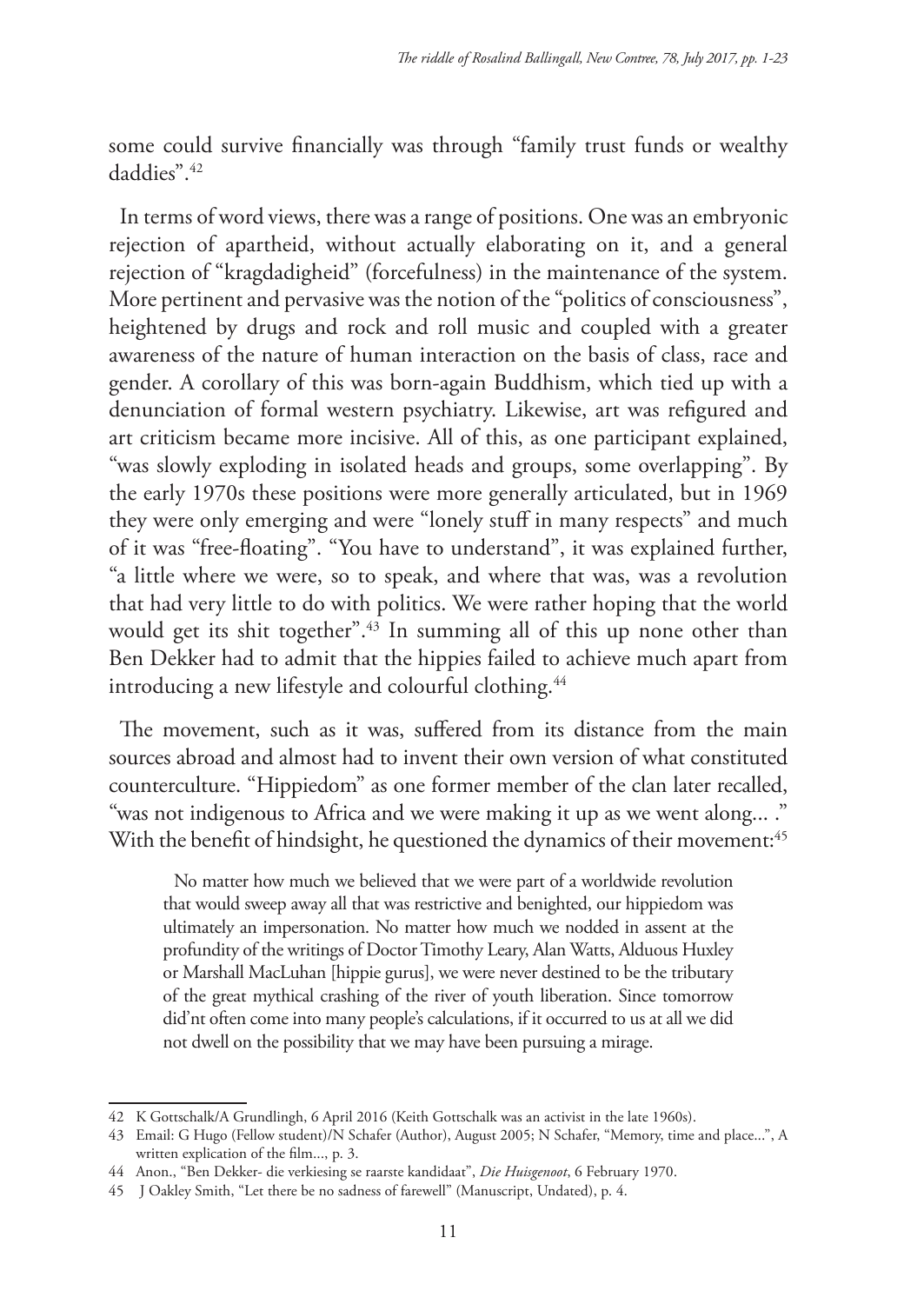With searing honesty, he also commented on the ambiguities in the movement: 46

Hippies in our limited exposure to the few we knew, were almost exclusively white. We purported to despise wealth and materialism though we wanted to live comfortably, to have enough money and plenty of clothes. In fact many of us were from middle class backgrounds and clandestinely admired the rich white American hippies of whom we had read in Time magazine. We secretly yearned to be part of the Jet Set or, or even better, the Beautiful People, but altruism was only part of it. To be cool, rich, clever, famous and beautiful simultaneously would have been the ultimate state of being, for so much we knew then.

It was within this diffuse, fragmented, topsy-turvy and confused world of novel and cross-cutting influences that Rosalind Ballingall found herself and sought to make sense of that which enveloped her. What she did was to gravitate towards a semi-religious fringe group which called themselves the Cosmic Butterfly.

Already in May 1969, well before Rosalind's disappearance, there were indications on UCT campus of a sense of disenchantment with organised religion. Under the rubric of "Christianity and radical thought", received wisdoms were being questioned. The idea of a towering omnipotent other worldly Supreme Being – labelled dismissively as a "fuddy duddy God"- was rejected. The need for a radical rethink was emphasised, focusing not on the afterlife, but on the here and now.<sup>47</sup>

The Cosmic Butterfly – the singular was used to indicate a sense of consciousness animated by nothing more than the apparent effortless flitting of a single butterfly from one object to another<sup>48</sup> - certainly pushed the boundaries and was widely believed to have been established during a lengthy hallucinogenic rave in a dilapidated, squalid nook of Rondebosch, called "The Burrows."49 The numbers of those who attended the meetings varied from about 40 to 100 interested people, with a core group of not many more than 12. One of the gurus of the group was Rob Harding, a student and another was Mike Dickman, a guitarist and art student who reputedly lived off a generous allowance of his widowed mother. They were both close to Rosalind who had gained a reputation as a high priestess of the group.<sup>50</sup>

<sup>46</sup> J Oakley Smith, "Let there be no sadness of farewell" (Manuscript, Undated), p. 4.

<sup>47</sup> Anon., "Christianity and radical thought", *Varsity*, 14 May 1969.

<sup>48</sup> N Schafer, "Memory, time and place...", A written explication of the film..., p. 10.

<sup>49</sup> J Oakley Smith, "Let there be no sadness of farewell" (Manuscript, Undated), p. 15.

<sup>50</sup> Anon., "Is Rosalind alive and well?"; *Scope,* 23 June 1972; J Oakley Smith, "Let there be no sadness of farewell" (Manuscript, Undated), p. 14.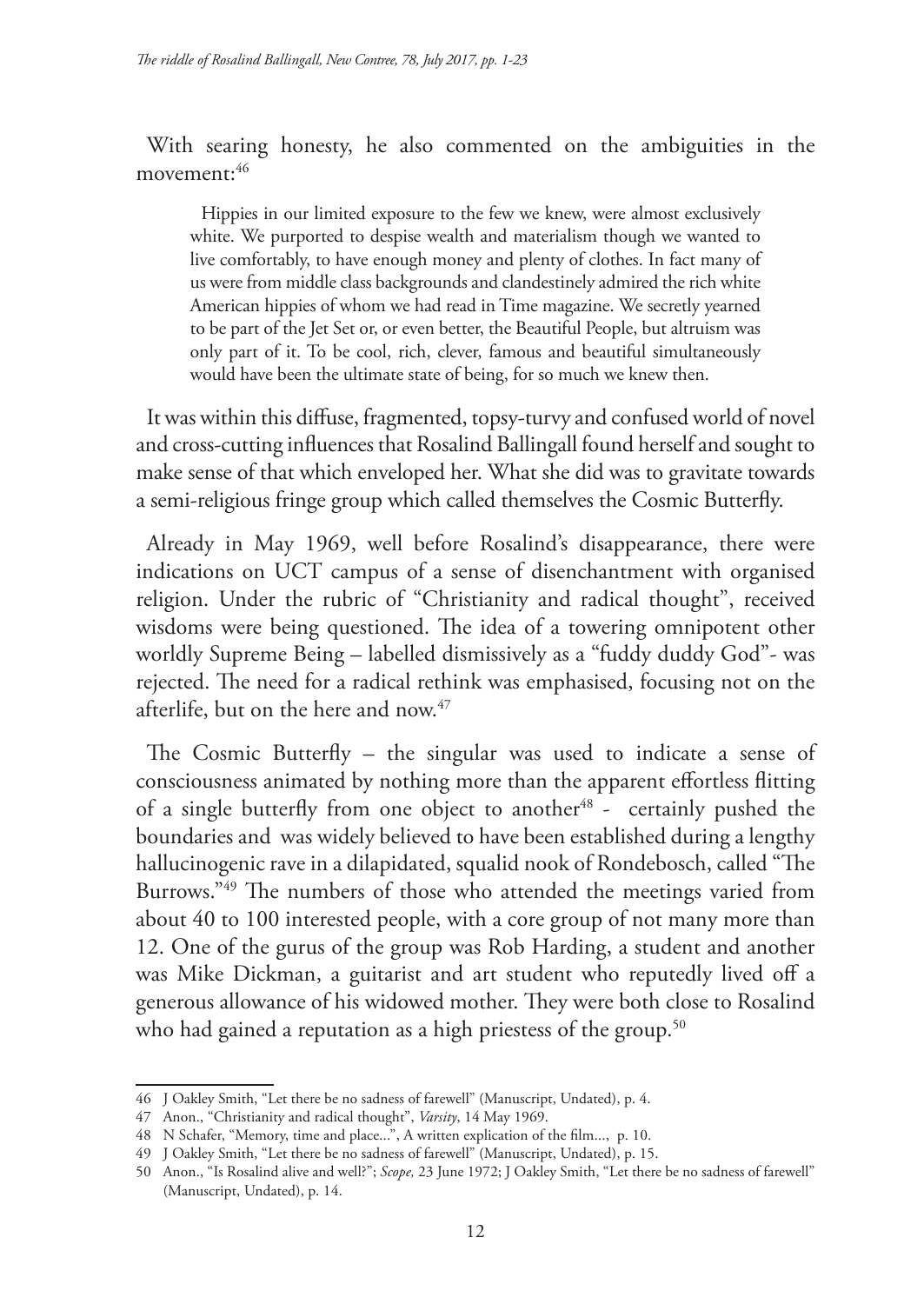What made a particular impression on them was the gruesome murder of the American actress Sharon Tate in America by the drug crazed, hippie leader, Charles Manson in 1969. Along with this went the belief that the end of the world was near, based on their reading of Revelations of St John in the Bible.<sup>51</sup> It was, as noted earlier, precisely this kind of discussion that took place at Fisantehoek the day before Rosalind's disappearance. For Rosalind who had a staunch Roman Catholic upbringing such new and dramatic points of departure, particularly if it was enhanced by drugs, must have been unsettling even if she was projected as a figure of influence in this grouping.

Although given to esoteric and exotic teaching with some firm believers, Dickman did not regard their gatherings and activities as being the selfconscious rituals of a cult. Euphemistically he explained that it "was just a large group of likeminded people dropping into a house in Rondebosch for a talk and a smoke". Having rejected mainline religion and what they considered "sterile book philosophy", they plumbed for a mixture of belief systems: Zen Buddhism, Zoroaster, Mahayana and elements of Christianity. "What we got", Dickman claimed, "was a newly assembled religion called disorganised religion".52 Dickman in 2004 sought to portray him and Rosalind as "basically just dreamers... . Dreamers who hoped that a better world was dawning now that minds were starting to awaken, and who were prepared, to a greater or lesser extent to help that dawn into existence."53 It was reported that they would meditate for hours on end, holding hands in an elevated state of consciousness, hoping to get in touch with revelations of their god.54 In addition, they had some local concerns and in a utopian manner hoped that with wider change South Africa would turn into a paradise. It was a matter of time. "We were waiting for the pendulum to swing", Dickman explained, "and trying in our strange little ways to encourage it. Our strange little ways included much hope, a little prayer, and a very minor dabble in 'white magic'".<sup>55</sup>

"White magic" implied witchcraft and there were indeed reports at the time that some of the Cosmic Butterfly adherents practised a form of witchcraft.

<sup>51</sup> Anon., "Is Rosalind alive and well ?"; *Scope,* 23 June 1972, On Tate, see for example J Guin, *The life and times of Charles Manson* (Simon and Schuster, New York, 2014).

<sup>52</sup> Anon, "Coastal storm after their end of world forecast", *The Cape Argus*, 30 August 1969.

<sup>53</sup> Email: M Dickman/N Schafer, April 2004; N Schafer, "Memory, time and place...", A written explication of the film..., p. 15.

<sup>54</sup> Anon., "Is Rosalind alive and well", *Scope,* 23 June 1972.

<sup>55</sup> Email: M Dickman/N Schafer, April 2004; N Schafer, "Memory, time and place...", A written explication of the film..., p. 15.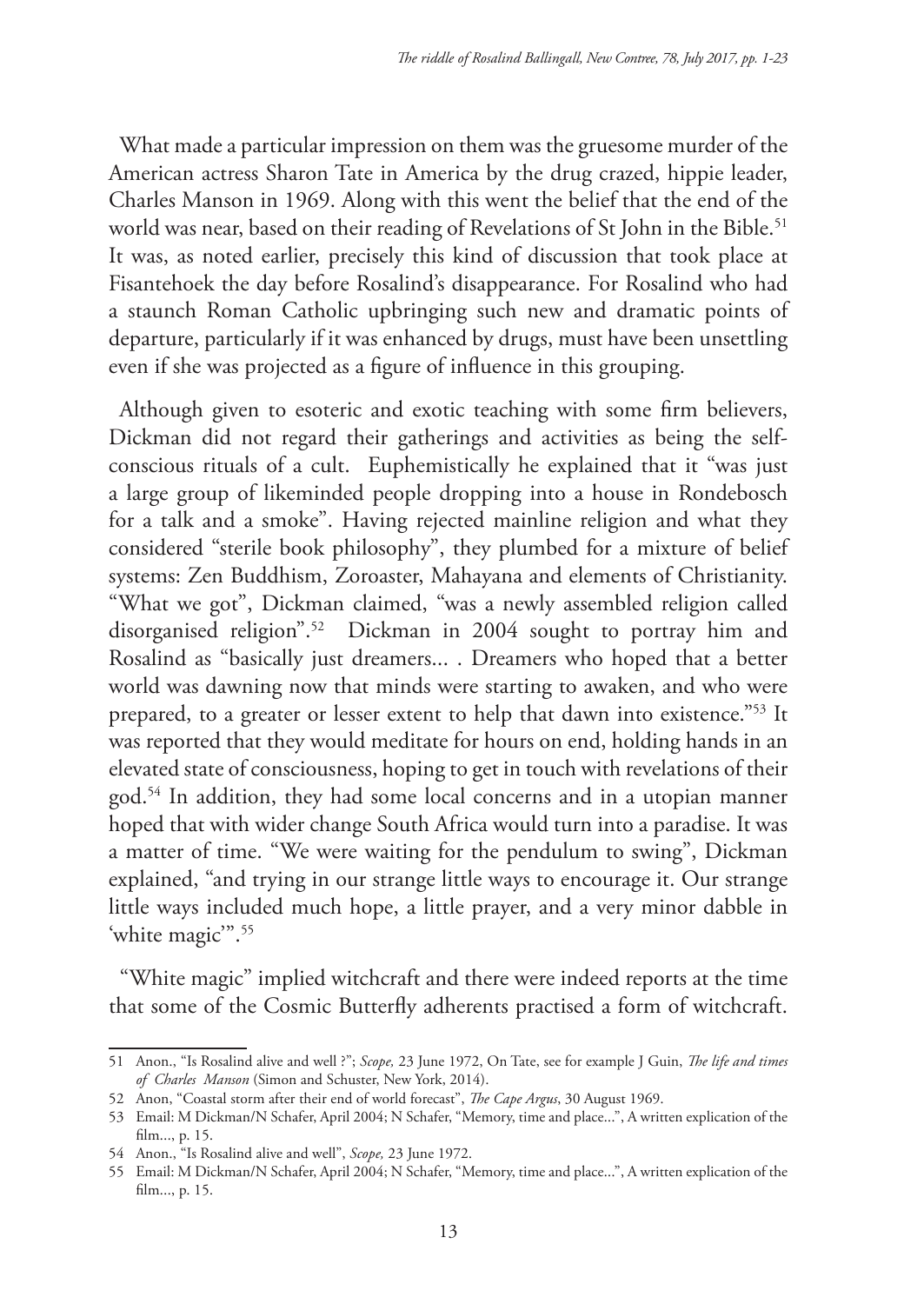What precisely this entailed though remained hidden. The issue of witchcraft nevertheless had a bearing on what might have happened to Rosalind. One of the leads the police pursued was that Rosalind might have offered herself as a "sacrifice" to facilitate the change that was desired.<sup>56</sup> Although there was no firm evidence to substantiate this notion, it was according to Dickman who knew Rosalind well not too farfetched. He recalled that if "she had in her stoned state decided to become the 'sacrifice' so that the  $-\frac{???}{?}$  changes might happen, she could very well have done just that. She was not her sanest at that time, believe me".57 As has been noted Rosalind was depressed when she left Cape Town, but Dickman's opinion on her possible state of mind is more specific and informative.

Yet the possible implications of this need to be qualified. Whilst Rosalind might have imbibed the convoluted Cosmic Butterfly philosophy of impending change, the very thought of this must have been disconcerting. Instead of doing something that might have been considered brave and heroic of sacrificing herself for a greater cause, she might merely have been scared and confused. Another "priestess" in the Cosmic Butterfly circle revealed that Rosalind "had been worried at the idea of the world coming to an end while she was so young".58 This does not point to an idealistic hippie crusader intent on doing her bit to change the world, but to an insecure, if not slightly neurotic, young woman. She could, apparently, some of her friends had observed, be "tiresome" in her obsessions and as a child was also known to withdraw into her own make belief world.<sup>59</sup> Her involvement in Cosmic Butterfly, which might have started off as a process of trying to make sense of the world, took an unexpected turn to compound her initial problems.

Nevertheless, late in August 1969, Cosmic Butterfly's belief in an imminent world change received what they considered an unmistakeable sign that their views were vindicated. On 26 August, it was reported that the group was awaiting "a cosmic influence which could upset the balance of nature".<sup>60</sup> The following day this self-fulfilling prophecy seemed to have come to pass. A series of gigantic waves lashed the beaches of the Western Cape, preceded by a night of unprecedented thunderstorms and lightning. On the west coast the tiny

<sup>56</sup> Anon., "Is Rosalind alive and well?", *Scope,* 23 June 1972.

<sup>57</sup> Email: M Dickman/N Schafer, April 2004; N Schafer, "Memory, time and place...", A written explication of the film..., p. 26.

<sup>58</sup> Anon., "An 'astral' search", *Cape Argus*, 23 August 1969.

<sup>59</sup> R Greig, "In forests" Manuscript, unpaginated. This is a fictional but well informed account.

<sup>60</sup> Anon., "Fears of a cosmic influence.", *Cape Argus*, 26 August 1969.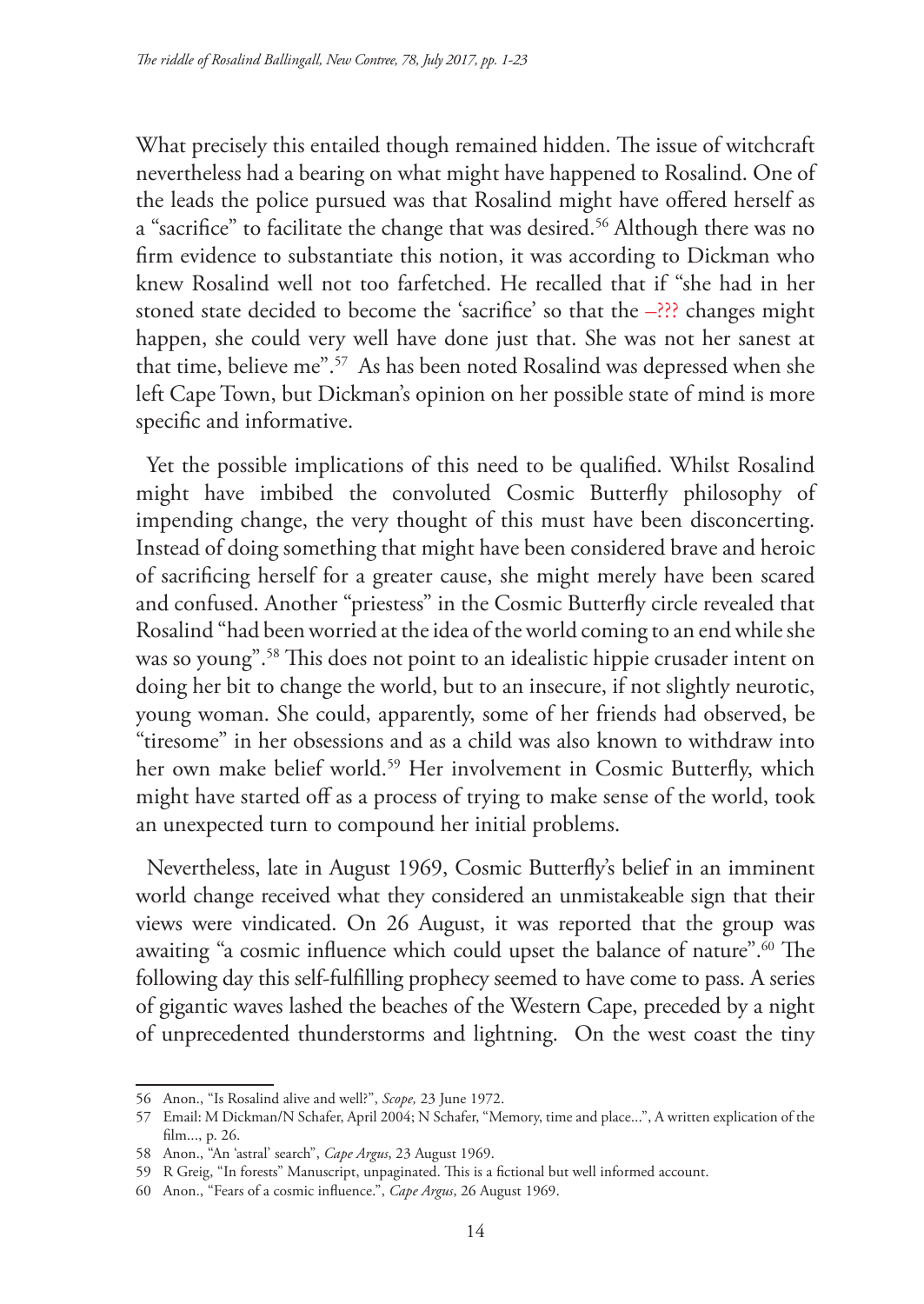fishing village of Dwarskersbos was inundated by water – a portent of what was deemed to come. Although the good fishermen of Dwarskersbos might have been surprised to find themselves in the epicentre of a cosmic revolution, the mystics of Cosmic Butterfly could hardly have asked for better "proof".

Dickman regarded the heavy storms as an indication that the world was sliding from one age into another new era, "It is possible", he argued, "that we are now entering an age which will be an amalgamation of our technocratic society with a new spiritual society. Brave new world, the rebuilding of Babylon and all that. The end of the world as we knew it. A completely different bag." A new way of life was to dawn and new forms of consciousness to emerge. Personally Dickman believed that "we are about to hear the sound of one hand clapping and light our way to bed with a snuffed-out candle".<sup>61</sup>

Some followers were less concerned about the mythical significance of these developments than they were about the practical consequences of a new order about to descend on the Cape Peninsula. Dickman stepped in and thought it best to decamp in order to avoid possible chaos. Thus, a procession was spotted, apparently on its way to Durban, with a "self-styled 'high priest', a lanky UCT drop-out who headed the exodus in a purple beach buggy". This was also the last reported sighting of the Cosmic Butterfly grouping. After the end of August, they seemed to have dissolved, but while they survived to carry on with their lives in whichever way they might have preferred, it was not the case as far as we know for the hapless Rosalind who had vanished on 12 August.

While Cosmic Butterfly exited from history, it did leave in its wake some intriguing questions about the wider significance of the emergence of hippies in the late 1960s. It was never a movement that was destined to have a major impact on an intellectual and philosophical plane. Apart from limited numbers, their musings were just too outlandish and exotic to gain traction outside their immediate circle. In addition, their grasp on local political developments was extremely tenuous. It is therefore not surprising that some sober contemporaries regarded the hippie movement as "all show and little substance".62

Buttressing their beliefs with an elaborate mythology obviated the need to engage directly with the intractable problems of South Africa. In a way it was a personal kind of rebellion which for some took a semi-religious form.

<sup>61</sup> Anon., "Coastal storm after 'their end of world' forecast", *Cape Argus*, 30 August 1969.

<sup>62</sup> N Schafer, "Memory, time and place...", A written explication of the film..., p. 15.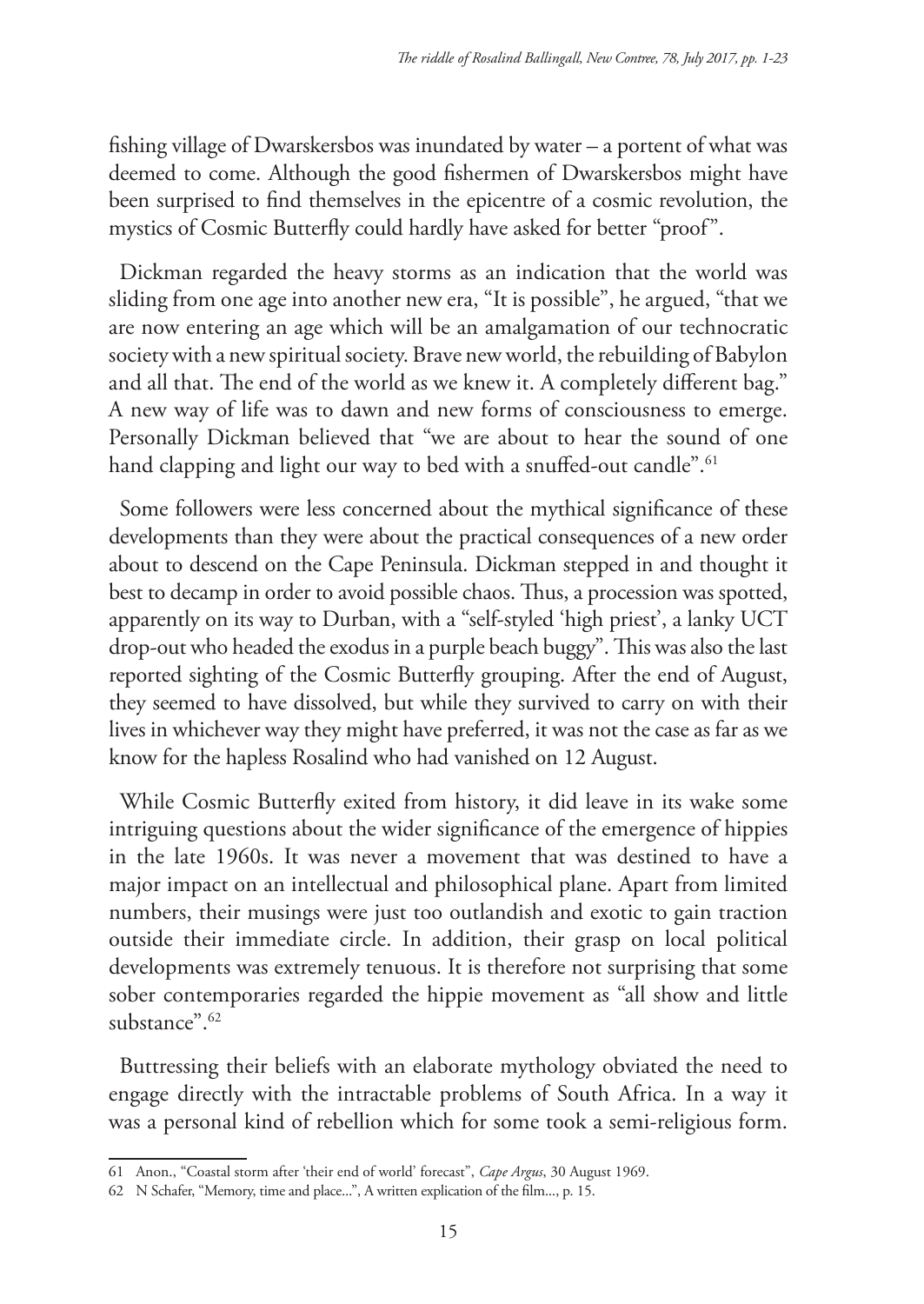This was mirrored elsewhere in the western world where mainline churches lost sizeable sections of their younger adherents during the 1960s. "At the heart of counterculture", it has been argued", "was a single-minded, often fanatical onslaught on boundaries and structures, a crusade to release Ariel, the infinite, and express the chaos of the everyday world".<sup>63</sup> Under such stress, the conveyor belt which transmitted religious affiliations from one generation to the other buckled under considerable strain.

Whilst this resonated with the local hippie movement, the South African variant also had its own characteristics, located in the structural dimensions of white English speaking in South Africa. Apart from those of 1820 settler stock, there were those English speaking youths who came to university in the late 1960s who had shallow roots in South Africa, with some of them only being first generation South Africans as their parents emigrated to South Africa post-1945 after the devastation in wartime Britain. Between 1946 and 1948 there was a massive 84,7 % increase in the number of British immigrants to South Africa.64 In contrast, white Afrikaans counterparts were more rooted and many could trace their ancestry back several generations. Young Afrikaners were also emotionally more attached to what they considered to be their own indigenous history, whilst the cultural imaginary of English speakers was largely that of Britain or the western world more generally and their South African environment tended to serve as a mere backdrop as opposed to a source of inspiration and commitment.<sup>65</sup> Given these sensibilities, it is not surprising that English speakers were more attuned to trends from abroad and some given to drift towards a hippie movement.

Moreover, at the time they were caught in the grip of two forces. On the one hand, there was an increasingly dominant Afrikaner culture which they found difficult if not impossible to identify with and on the other a weakish liberal orientation from some parents who by and large preferred to stay clear of politics and rather focused on building their careers. For the hippies, the "rat race" as it was called, seemed to be empty and devoid of purpose. Yet ironically, as we have noted, some of them including Rosalind came from wealthy families and needed family financial support to survive. This corresponds with the situation in America where many hippies were also from

<sup>63</sup> CG Brown, "What was the religious crisis of the 1960s?", *Journal of Religious History*, 34(4), December 2010, p. 476.

<sup>64</sup> FG Brownell, "British immigration to South Africa, 1946-1970", *Archives Yearbook of South African History,* 1985(1), p. 31.

<sup>65</sup> J Oakley Smith, "Let there be no sadness of farewell" (Manuscript, Undated), p. 4; Also compare H Lund, "Hippies, radicals and the sounds of silence...", pp. 38-39, 131.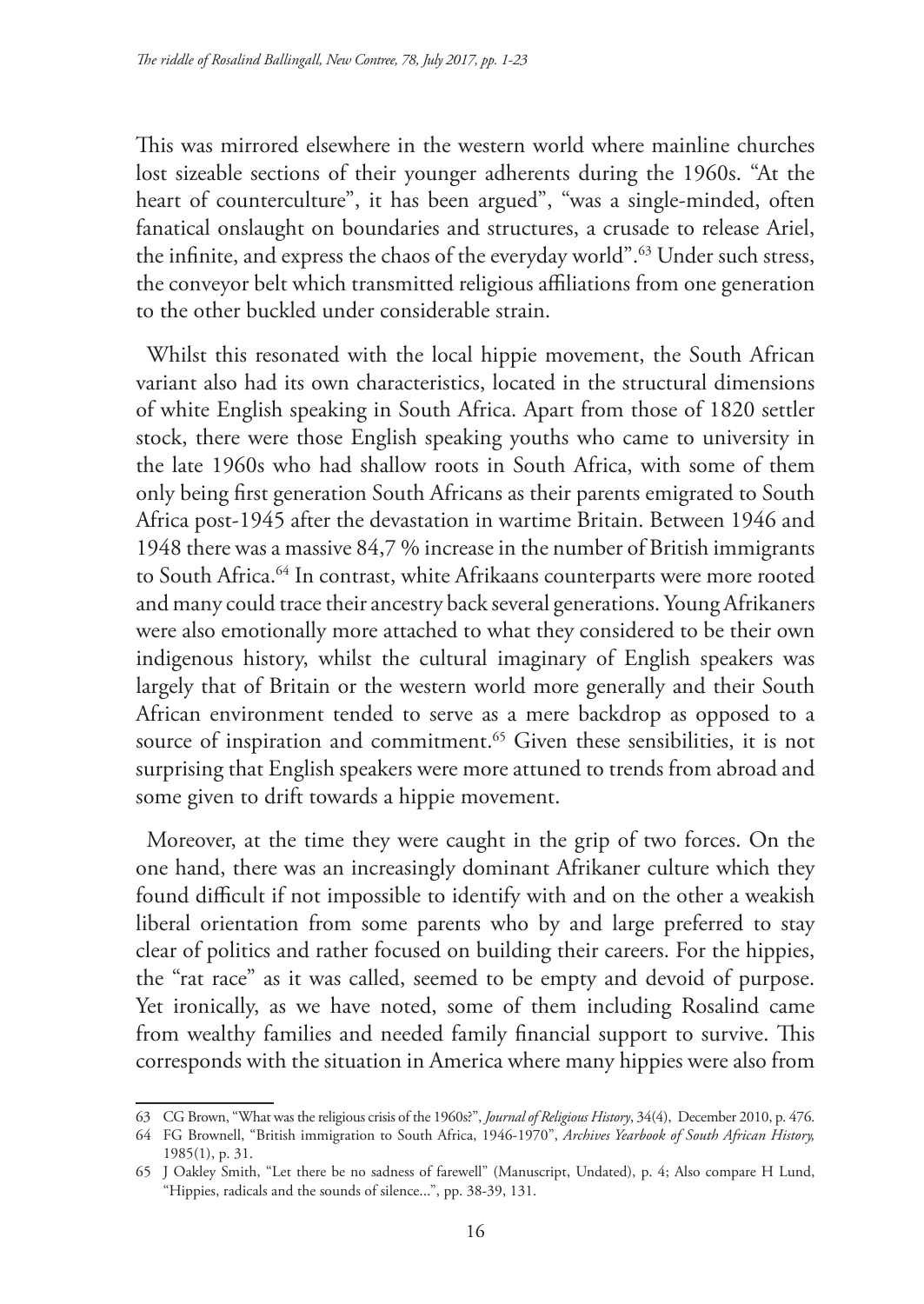affluent families and the hippie revolution, in as far as the term "revolution" was even accurate, has been described as "a capitalist, bourgeois revolution; a revolution of the privileged...".<sup>66</sup>

Nevertheless, if not materially, there was amongst a certain section of the white English speaking youth of South Africa at the time, tiny as the grouping might have been, those who in terms of worldviews and emotional inclination experienced a sense of detachment from family aspirations and their social and cultural environment. It was precisely this kind of distancing and disaffiliation, which constituted the lifeblood of the hippie movement.<sup>67</sup>

In America one of the ways the hippie movement sought to express itself was through resistance to the Vietnam War and more broadly what was called the military-industrial complex. In the late 1960s, South African militarization was still in an embryonic form, but the signs were there. PW Botha, Minister of Defence, elaborated on the aim of national military conscription introduced in 1967 and that it should be equated with love of the fatherland and a "burning desire for freedom in one's heart to serve God and country".68 This notion was of course light years removed from the hippies' idea of freedom. De Waterkant had a fair number of draft dodgers who found the area consisting as it did of a motley collection of marginalised groupings, conducive to hide from the military police. Their attitude was explained cryptically: "Hippies don't want to go to the bush and shoot dark people; they would rather go to the beach and wonder at the dolphins, the whales, the rainbow, the sunset and the ships that visited from places we would never see".<sup>69</sup>

The kinds of currents that ran through the movement were not strong enough to sustain it for any length of time and it hardly featured in the overall ideological landscape of South Africa. A fair number of former adherents had also cut their ties with the country and decided to emigrate. Yet at the time, the mere fact that such a movement existed was grist to the mill of those who sought a key to the riddle of Rosalind.

<sup>66</sup> R Kimbal, *The long march: How the cultural revolution of the 1960s changed America*, 3rd ed. (USA, Read-How You Want.com, 2010), p. 248.

<sup>67</sup> H Lund, "Hippies, radicals and the sounds of silence...", pp. 131, 164.

<sup>68</sup> Anon., "Baie verstaan nie wat diensplig is nie" (Translated), *Die Burger*, 19 August 1969.

<sup>69</sup> J Oakley Smith, "Let there be no sadness of farewell" (Manuscript, Undated), pp. 5, 10.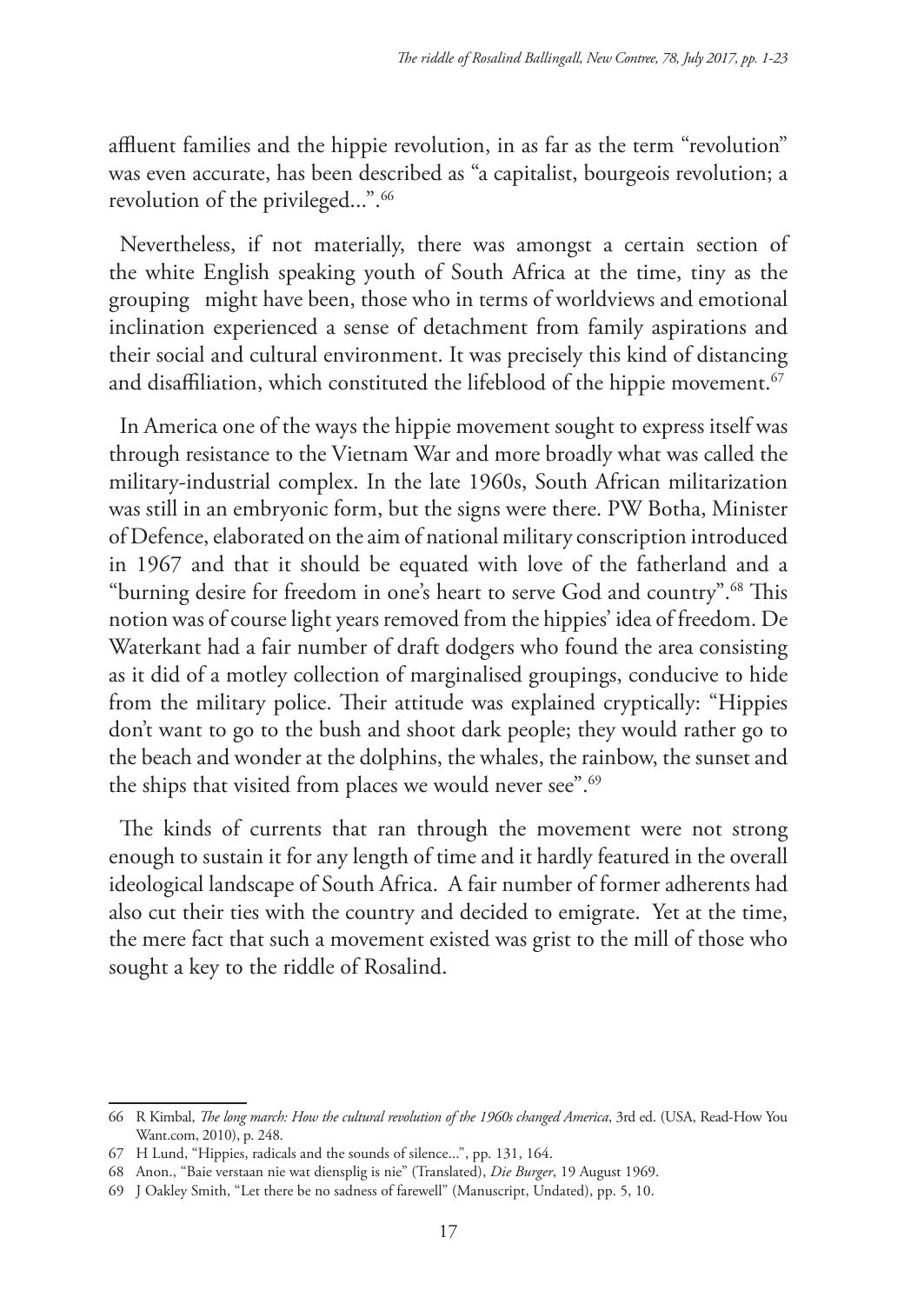### **Mystification**

A journalist who explored the Bellingall saga in 1970 found that amongst Rosalind's friends and acquaintances in popular gathering places in Cape Town, she has been elevated to the status of a folk heroine. They spoke about her in revered tones and invested her memory with mythical dimensions.<sup>70</sup> This was fuelled by media reportage on the nature of her disappearance and her unconventional lifestyle. She was projected as a poster girl for developments which at the time were only ill understood if at all. Accordingly, she was depicted in one-dimensional fashion:71

... a tall willowy extrovert who embraced the 'new society' of the '60s – the spirit of love and peace and miniskirts and Eastern mysticism; a girl who had shrugged off the security and comfort of offered by her wealthy parents without a backward glance, choosing an alternative lifestyle and mixed with an off-beat crowd known as the 'cosmic butterflies'; someone who had cultivated the friendship of student drop-outs and those interested in the occult and was reported to have joined the butterflies in bizarre rituals which were conducted in the Knysna forests.

The constructed narrative of Ballingall had a number of ingredients which helped to elevate her to semi-celebratory mythical status: the circumstances under which she had vanished and her state of mind at the time, her personification as an "elusive flower child"72 of the utopian 1960s, the grief of her parents and ultimately the apparent wasteful loss of a young life. Whilst these elements were useful in crafting a public profile for Rosalind, they did little to pierce the mist which had enveloped her tragic fate. In addition, it left little room for a more prosaic but less obfuscatory reading that Rosalind was perhaps only a confused young woman, searching for meaning and dependent to some extent on others who were equally unsure of the world around them – a quest that futilely involved the use of drugs. There were also other key factors which more specifically helped to shape the way in which wider society assigned meaning to the case.

Central to this was the notion of "hippie". At the time the term "hippie" carried considerable negative freight and was often associated with moral degeneration. In this vein, Rosalind's disappearance came to be depicted "as some kind of moral fable; this is the consequence of not having short hair, right-wing views

<sup>70</sup> Anon., "Is she still on the Rand - or buried in a forst grave?", *Sunday Times*, 3 May 1970.

<sup>71</sup> R Marsh, *Unsolved mysteries...*, p. 54.

<sup>72</sup> The term is from N Schafer, "Memory, time and place...", A written explication of the film..., p. 15.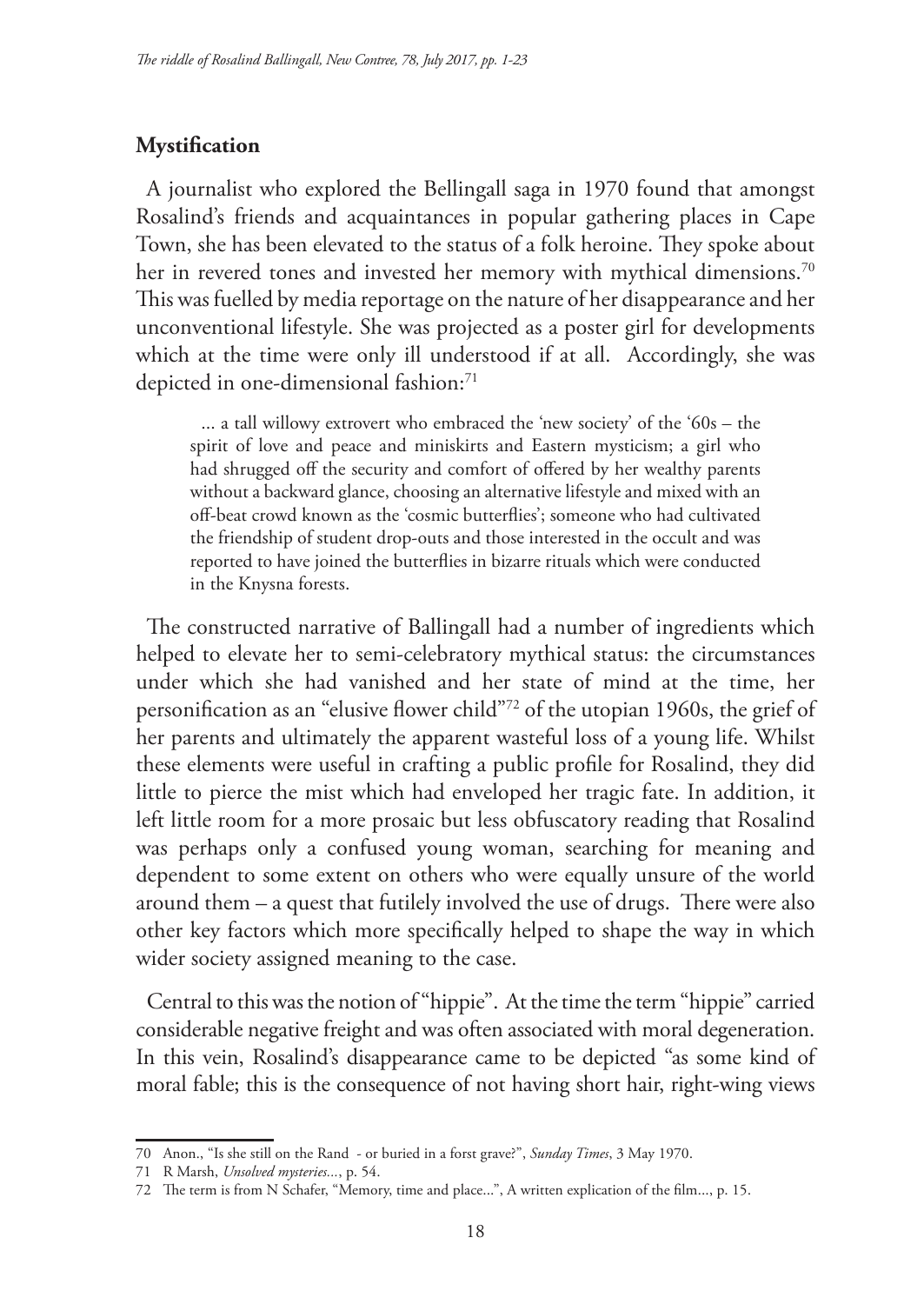and attending church".73 The hippie analogy went further. One young surfboard manufacturer complained indignantly of people who thought "once they have called someone a hippie, they have made out a watertight criminal case against him".<sup>74</sup> There also appears to have been a heightened public awareness of drug use in the immediate aftermath of Rosalind's case. The medical superintendent of the Cape mental hospital, Valkenburg, Dr CGA Simonsz, warned against what he considered an increasing tendency of members of the hippie cult who were "determined to follow a type of philosophy which has already resulted in the total disintegration of personality and the lowering of social stratum which is, in our contemporary society regarded as the level of the sewers".<sup>75</sup> Likewise, there were concerns about expensive drugs in elite schools and the ready availability of drugs on the street "to fill, even if it be temporary, that unnamed emptiness in the kid's life".76

Besides the use of drugs, the hippie lifestyle and particularly their way of dress were often regarded as bizarre. They were seen to wear "knitted doilies on their dreadlocks" and their clothes resembled "your granny's tablecloth". Their diet was described as "vegetarian fare with occasional weed thrown in for flavour". If they had one redeeming feature, if it was indeed considered that, was that intellectually they should not be underestimated "as the far-away look in their eyes belied a fierce intellect that questioned the status quo".<sup>77</sup> The parents of hippies did not escape censure. Thus a decidedly odd rumour had it that Rosalind's parents were cousins, as in-breeding was the only way to explain their "weird" children.78

Whilst elements of moral panic can be discerned in such outbursts, it was not maintained for any length of time and soon evaporated.79 Hippies were nevertheless perceived to have banished themselves to the margins of society and being outside the mainstream of accountable behaviour their actions could not be rationally comprehended. As their world was seen impossible to penetrate, it was given to mystification and hyperbole. Rosalind's association with the hippie cult therefore predisposed her disappearance to be mythologised.

<sup>73</sup> Anon., "Tact and intelligence make student film stand out", *Sunday Independent,* 9 July 2006.

<sup>74</sup> Anon., "Hippies heading for the wilds.", *Sunday Times,* 3 May 1970,.

<sup>75</sup> Anon., "Court told of hippie cult danger", *Cape Argus*, 11 September 1969.

<sup>76</sup> Anon., "Drug age takes its toll of SA youth", *Cape Times,* 28 August 1969.

<sup>77</sup> Anon., "The old hippy trail has'nt quite gone to pot", *Weekend Post*, 25 June 2005.

<sup>78</sup> Anon., "Tact and intelligence make student film stand out.", *Sunday Independent*, 9 July 2006.

<sup>79</sup> On the question of moral panic in the South African context, see D Dunbar, "The devil's children: Volk, devils and moral panics in white South Africa, 1976-1993" (MA, Stellenbosch University, 2013), p. 17.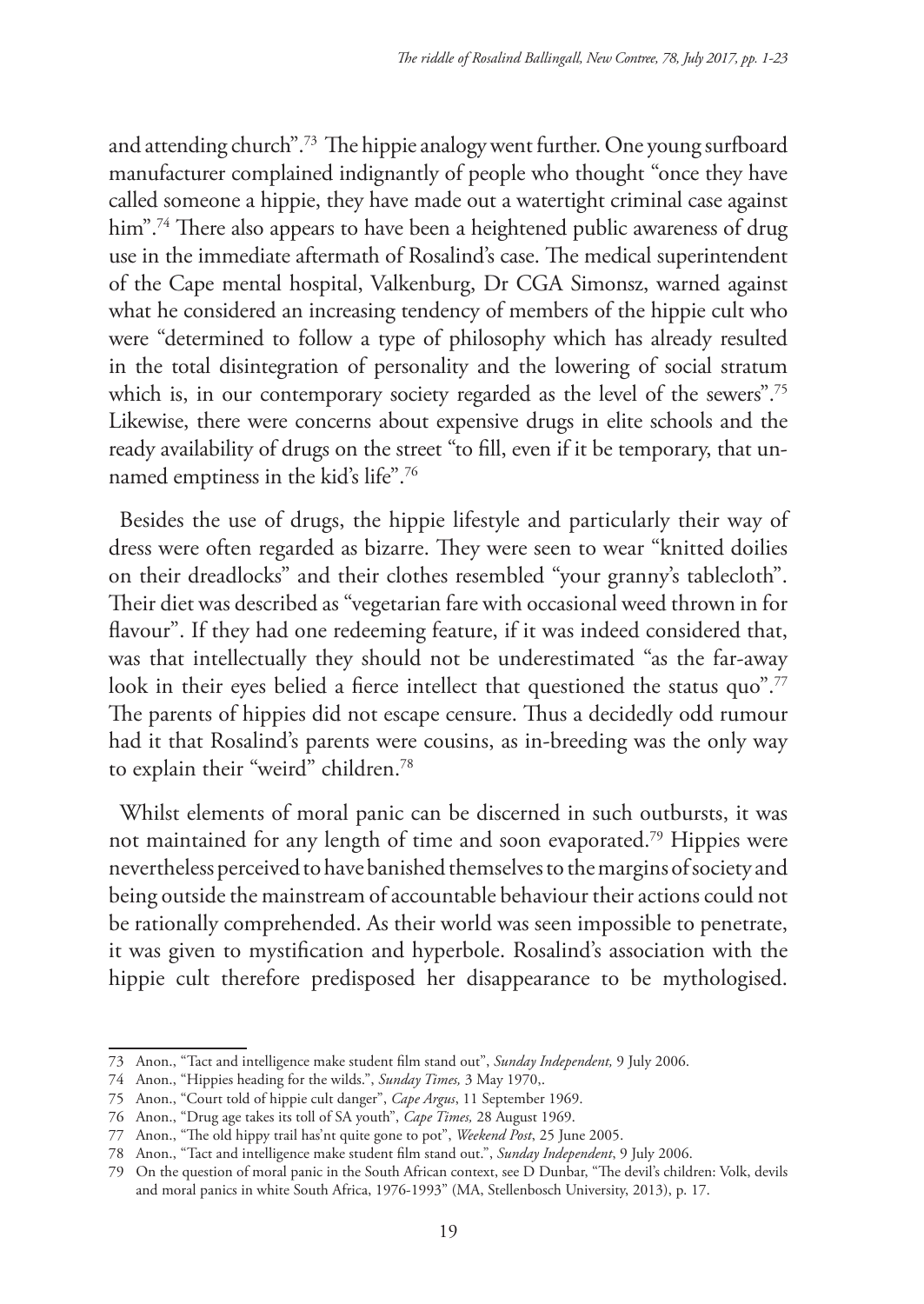If she had just disappeared as an ordinary individual with no "peculiar" attachments, the potential for exaggerated claims would have been less.

The hippie dimension was not the only factor that helped to fuel the process of mystification. There were also other imponderables, which imparted a sense of suspense to the tale of her disappearance, related in part to supposed sightings of her in different places. Initially a report reached the police that she was seen buying a stamp at the nearby George post office. Although the description of the person the post office clerk passed onto the police matched that of Rosalind, there was also a strong possibility that it could have been of another woman in George.<sup>80</sup> Following hard on the heels of this cold lead, were first rumours that she was hiding in a disused mine near Knysna and this was then followed up by a report that she was apparently making her way to Cape Town, but had chosen to interrupt her trip by hiding in a cave near Worcester.<sup>81</sup>

As there was no substance to this either, the next focal point became Cape Town. Here a man who claimed to have shared accommodation with Rosalind and her brother was emphatic that he saw her in St George's Street. They exchanged pleasantries he said and she "looked well and acted quite naturally".82 Another man was certain that he had spotted her in Loop Street. According to him, she was "dressed in hippie type clothing" and in contrast to the others who claimed that she was in a healthy condition, this person regarded her as looking "very pale - as though she had been ill or had not been outside for a long time".

The supposed sightings persisted: a young woman was sure that she had seen Rosalind at a bus stop in Strand Street, another in a car with the drummer of a local pop group.<sup>83</sup> Even 30 years after the event, in 1999, a story surfaced that a woman who claimed to have been Rosalind was seen in a Cape Town night club and said: "Here I am today, still dancing with the hippies!"84

Rumours of this kind were not restricted to the Cape Town area. At one point, there was talk that she had gone on expedition into the remote interior of South Africa possibly with a party of American anthropologists to the

<sup>80</sup> Anon., "Clue in mystery of missing girl", *Cape Argus,* 23 August 1969; *Cape Argus*, 20 August 1969, "Vermiste drama student", *Die Burger*," 19 August 1969.

<sup>81</sup> Anon., "Search for girl in old mine"; "Missing girl: Search turns to mountain hide-out", *Cape Argus* 23 August 1969.

<sup>82</sup> R Marsh, *Unsolved mysteries...*, p. 54.

<sup>83</sup> Anon., "Is she on the Rand or buried in a forest grave?', *Sunday Times*, 3 May 1970.

<sup>84</sup> Quoted in N Schafer, p. 15.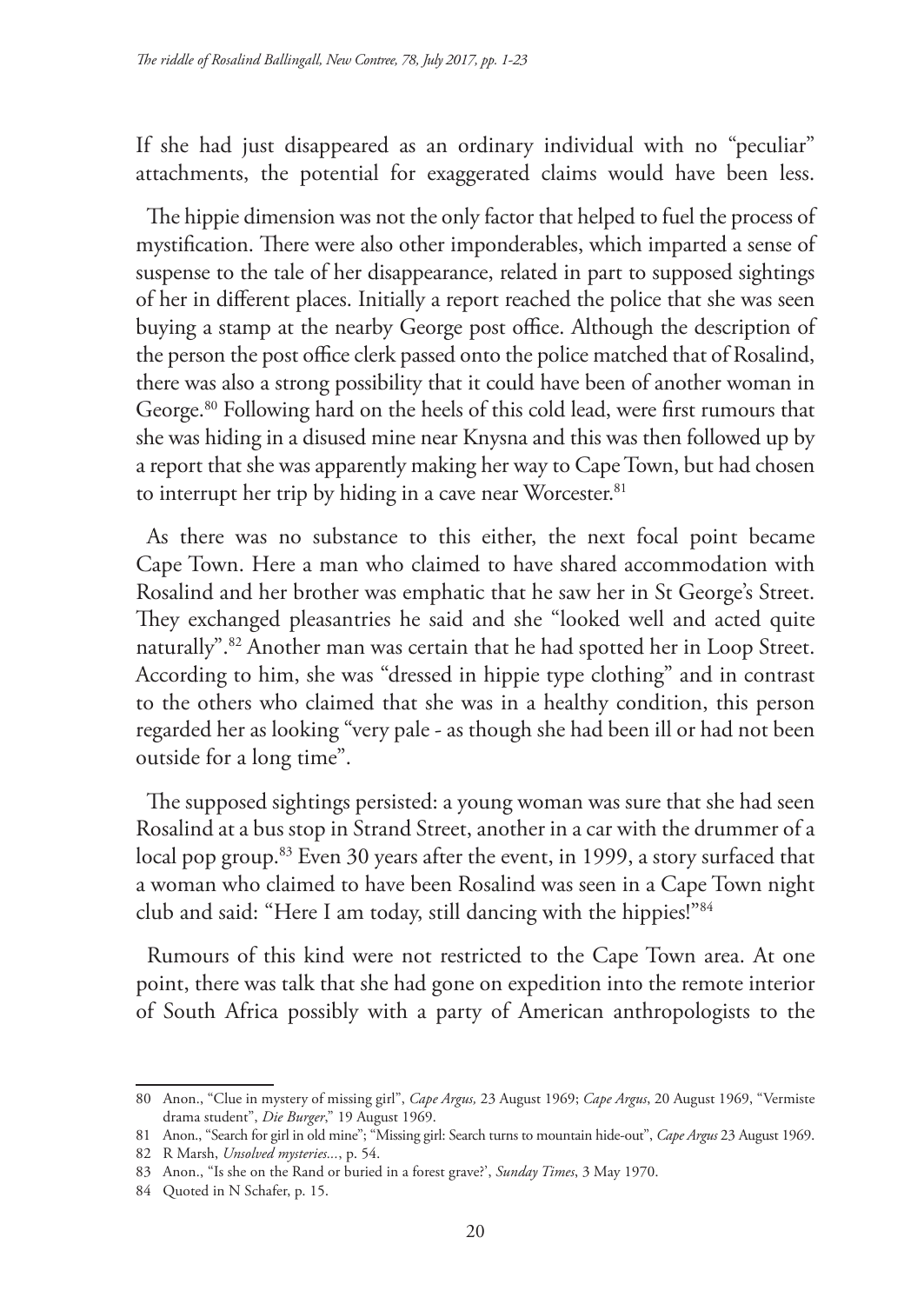Kalahari.<sup>85</sup> To add to this, a young hitchhiker on the Garden Route coastal road who called himself Jack 'Jesus-man' Johnson and claimed to have been a friend of Rosalind, maintained that that she had fled the country and gone to Mozambique. According to 'Jesus-man' she had taken this step as she was afraid that she might be targeted by in an Immorality Act investigation because she had a coloured lover. In order to save her family from what might have proved to be a possible embarrassment she decided to "vanish forever" and was living in a remote part of Mozambique with her lover and a baby boy.86 An Afrikaans journalist also got wind of the story and actually went to Mozambique only to find out that all his leads were dead-ends. The closest he came to an even remote possibility was a down at heel striptease dancer from Vereeniging in a nightclub in what was Lourenco Marques, currently Maputo.87 Rosalind's case furthermore attracted more than its fair share of clairvoyants and psychics, as well as plain extortionists who demanded money before parting with their so-called information.<sup>88</sup> The desperate and distraught Ballingall parents did follow up some of these suggestions only to be disappointed every time. The couple also launched their own investigation, separate from the police and at times assisted by a Colonel J Fforde, a former Northern Rhodesian police officer and friend of Rosalind's father. During the course of their investigation Elspeth Bellingall said, "they had heard a thousand different theories" but no firm facts. One of the more outlandish stories was that Rosalind was unwittingly a "dupe of communists and had been whisked away in a Russian submarine".<sup>89</sup> Given the resolute anti-communist government propaganda at the time, it is perhaps only to be expected that the communist angle had to emerge in the discourse surrounding Rosalind.

The welter of rumours and alleged sightings, wildly disparate and some more bizarre than others, contributed to a haze of incomprehension regarding Rosalind's fate. Yet at the same time these rumours, stories and allegations, apart from those of the extortionists, can be seen as attempts to try and come to terms with what has happened. If rational thought could no longer provide the answer, then it had to be sought in the supernatural and the extraordinary. Such suppositions also tend to feed off and reinforce each other, creating a

<sup>85</sup> Anon., "Is missing Rosalind on an expedition?", *Cape Times,* 23 September 1969.

<sup>86</sup> Anon., "Is Rosalind alive and well"?, *Scope*, 23 June 1969.

<sup>87</sup> Anon., "Die man van 'skoeps'", *Rapport,* 30 December 2001.

<sup>88</sup> R Marsh, *Unsolved mysteries...*, pp. 55-56; Anon., "An 'astral' search", *Cape Argus*, 23 August 1969; Anon., "Prisoner claims Rosalind was murdered", *Sunday Times*, 23 May 1970; Anon., "Is Rosalind alive and well?", *Scope,* 23 June 1972; Anon., "Misdaadreeks: Mense verdwyn spoorloos", *Servamus,* 30 November 1994.

<sup>89</sup> Anon., "Is Rosalind alive and well?", *Scope,* 23 June 1972.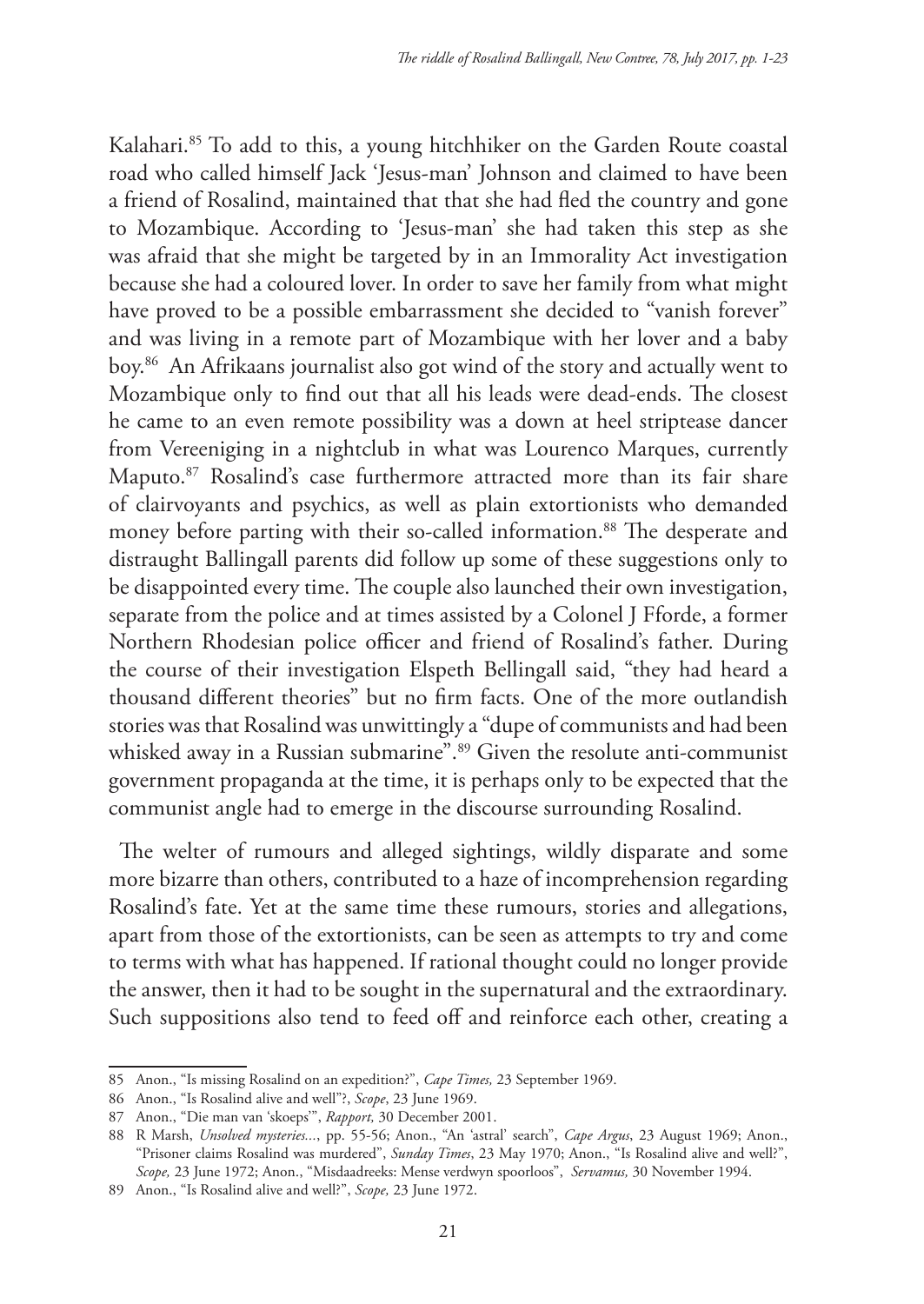climate favourable for all kinds of explanations to flourish and masquerade as the "truth". As the anthropologist, Clifford Geertz has noted: "Men plug the dikes of their most needed beliefs with whatever mud they can find".<sup>90</sup>

An additional element in the process of mystification was the way in which the Knysna forests were portrayed. The area was invested with dark, ominous and mysterious qualities. Because of the dense vegetation some parts of the forests were unchartered; in 2005 an "environmental officer had claimed that "mankind knows more about the surface of the moon than he does about these forests".91 Locals at times also compared the area to the Bermuda Triangle, notorious for the mysterious disappearance of ships and aeroplanes. Besides the possibility of Rosalind, there were other cases of people who went missing; some were found, others not. A helicopter which went down in the forests in 1999 was only accidentally discovered in 2006. The forests reluctantly released its secrets, it was said, and "if you get lost, you are lost forever."92 A local farmer who was involved with the search for Rosalind described the forests as "a very dangerous place for someone not used to it". Apart from the possibility of getting lost, he said, there "are elephant, leopards and baboons" as well as "old traps left there by the bushmen. And that is not to mention all the ravines".93 The forests had gained a reputation, as a journalist remarked, to "be steeped in myth and legend". It was a place, he claimed, that if you listened carefully, "you might hear voices in the wind that sigh through the trees, telling tales of sadness and heartache, loss and joy".<sup>94</sup>

Personifying the forest in this way made it a co-player in history - more than just a passive background but an active participant in proceedings. This added another layer to Rosalind's case as her name was now associated with a mysterious and dangerous place that had no mercy for transgressors who did not obey its rules. Framed in this way the forest functioned as a metaphor for a punitive society with the implication that those who strayed off the beaten path will be punished.

It was the interpretations of a hippie lifestyle, the persistent rumours of sightings and the imaginings of the meaning of the forests that fed into the mystification of Rosalind's disappearance. Besides these it also has to be taken

<sup>90</sup> C Geertz*, Local knowledge: Further essays in interpretative Anthropology* (New York, 1983), p. 80.

<sup>91</sup> N Schafer, "Memory, time and place...", A written explication of the film..., p. 22.

<sup>92</sup> Anon., "If you get lost, it's forever", *Star*, 16 May 2006; "Death of a hiker", *Weekend Argus*, 14 December 1991.

<sup>93</sup> Anon., "Hunt for girl back in forest", *Cape Argus*, 21 August 1969.

<sup>94</sup> Anon., "Forests" (available at http://www.khaleejtimes.com/wknd/it-is-my-life/into the whispering wood, as accessed on 29 March 2016).